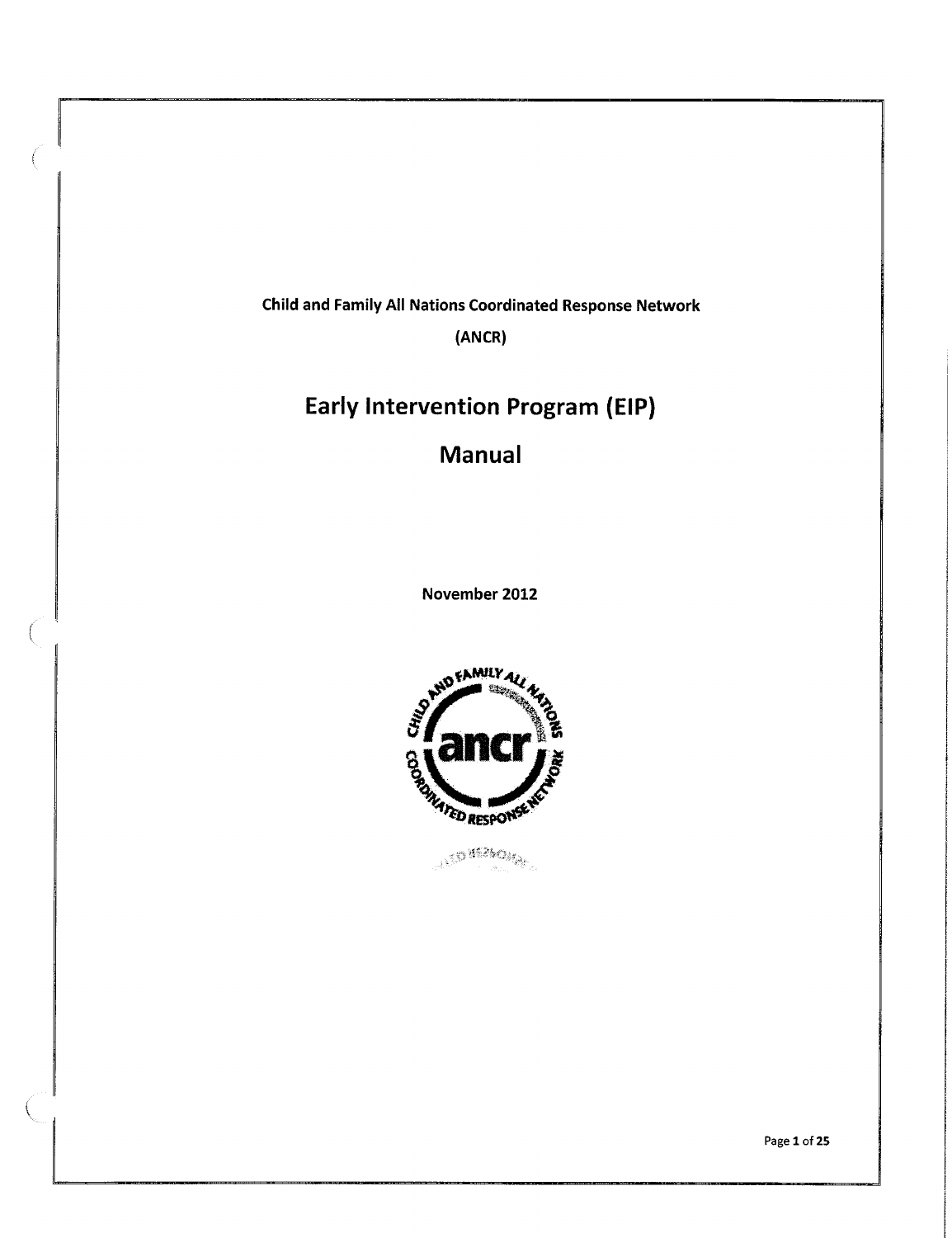# **Table of Contents**

 $\int_0^{\infty}$ 

ť

| <b>Program Description</b>             | Page 3  |
|----------------------------------------|---------|
| <b>Referral Process</b>                | Page 8  |
| Case Assignment / Family Service       | Page 10 |
| <b>Case Planning Procedures</b>        | Page 10 |
| <b>Safety Plans</b>                    | Page 12 |
| <b>Service Priority</b>                | Page 14 |
| Monitoring and Review of Cases         | Page 16 |
| <b>Transfer and Closing Cases</b>      | Page 18 |
| EIP Flowchart (from CRP & Intake)      | Page 22 |
| <b>EIP Transfer Processes</b>          | Page 23 |
| Appendix A, ANCR Client Contact Policy | Page 25 |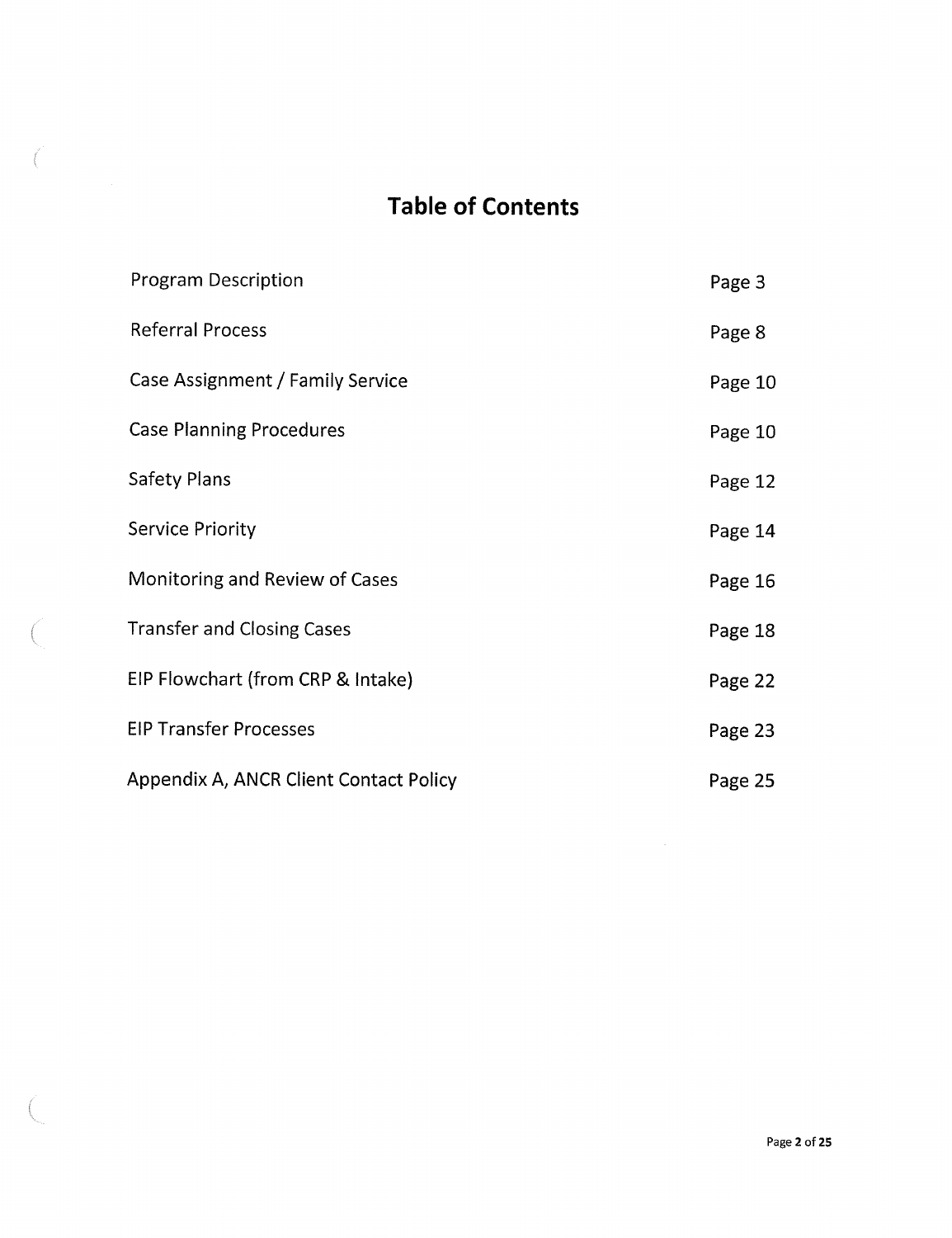### **EARLY INTERVENTION PROGRAM DESCRIPTION**

The Early Intervention Program's (EIP) services represent a fundamental change in how child and family services are delivered. The emphasis is on prevention and early intervention to support families to care for their children at home.

Early intervention and prevention services assist families with staying together while ensuring that children are safe and protected. These services provide families with timely supports that can help them to address problems before they develop into crises. In this way, early intervention and prevention services promote healthier family relationships.

The Early Intervention Program provides an early intervention and prevention service to ANCR and outside agencies that refer through ANCR. It is the arm of ANCR that provides a "robust front-end" of prevention services for child and family services in the City of Winnipeg, Headingly and East and West St. Paul. It shares the responsibility of the child and family services system to keep children safe and protected from abuse and neglect. The Early Intervention Program will be able to offer services to families on a continuum which includes Family Services Teams and Family Resource Centers.

External reviews of Manitoba's child and family services system recommended a new model of service delivery. Progress on the Changes for Children Initiative: A Report from the Child and Family Services Standing Committee (Autumn 2010) highlights the following:

- Increasing engagement with low to medium risk families through intake and ongoing services by providing alternatives to protection-oriented services
- Building and broadening formal partnerships with local collateral agencies
- Reducing the risk that family conflict and other issues escalate into protection concerns

The EIP is made up of five teams:

- First Nations Service Team
- First Nations Family Resource Centre
- Metis & General Service Team
- All Nations Family Resource Centre, and
- o Youth Skills Services

**THE SERVICE TEAM** workers each carry a caseload of 20 families for up to 90 working days. The Service Teams consists of two teams and each team has one Supervisor and 6-8 Social Workers who work with families referred through ANCR. They provide intensive, solution focused, and culturally relevant services with the goal of supporting families to prevent them from developing further child protection issues and moving further into the child welfare system.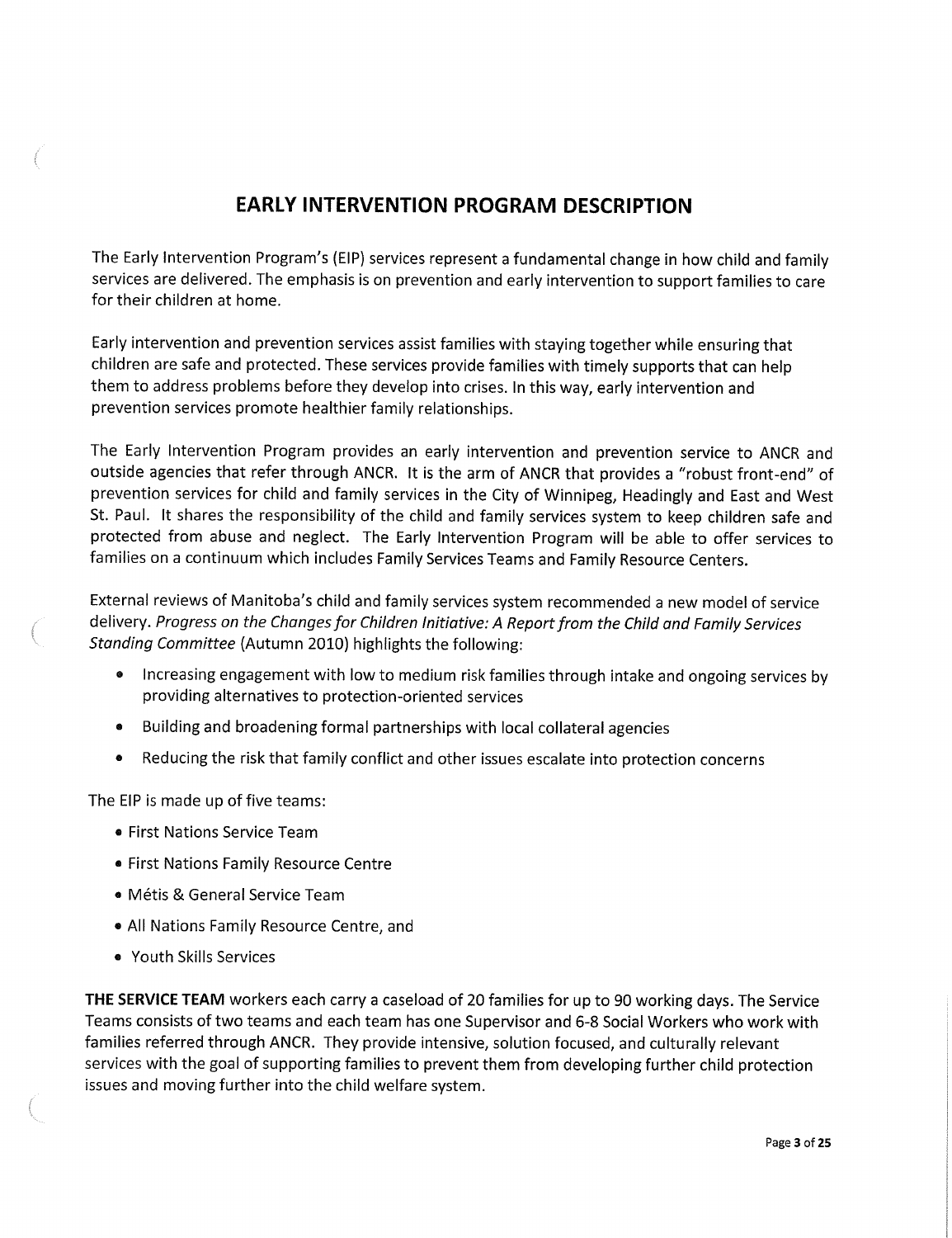The service team staff uses the Structured Decision Making (SDM) tools to develop a case plan and to assess risk. They also utilize a strength base framework, home visits and outreach to their families. The workers are responsible for identifying and assessing family's needs, development and coordination of plans, strategies and referrals to address the well-being of families and children.

**THE RESOURCE CENTRES** provide support and prevention services to families. The resource centre teams are composed of elders, elders' helpers, and social workers and are directly responsible to the supervisors of the centres. The team members work with families and individuals who are referred to the centre or who are self referrals. They help to create a warm and welcoming environment and assist the child and family services case managers in working with the families' strengths, and identifying areas on which to build.

The centres deliver, and facilitate individual and group programs through culturally appropriate methods as well as networking and creating linkages with collaterals and referrals to relevant programs. Community based activities and creating partnerships is another function of the centres.

**YOUTH SKILLS SERVICES (YSS)** works with youth who are enrolled in the youth skills program. The staff member provides this service through ANCR EIP for all Winnipeg based child and family service agencies. The staff member works in partnership with the Employment & Income Assistance for Youth Program. The staff helps to build relationships with the goal to transition youth to successful community involvement.

#### **STAFFING**

The EIP consists of a total of 32 staff including:

| 1-Program Director   | 3-Administrative Assistants |
|----------------------|-----------------------------|
| 4-Supervisors        | 6- Resource Centre Workers  |
| 13 - Service Workers | 2-Resource Centre Elders    |
| 1-YSS worker         | 2-Elder's Helpers           |

The supervisors report to the Program Director and the Program Director reports to the Associate Executive Director of Service.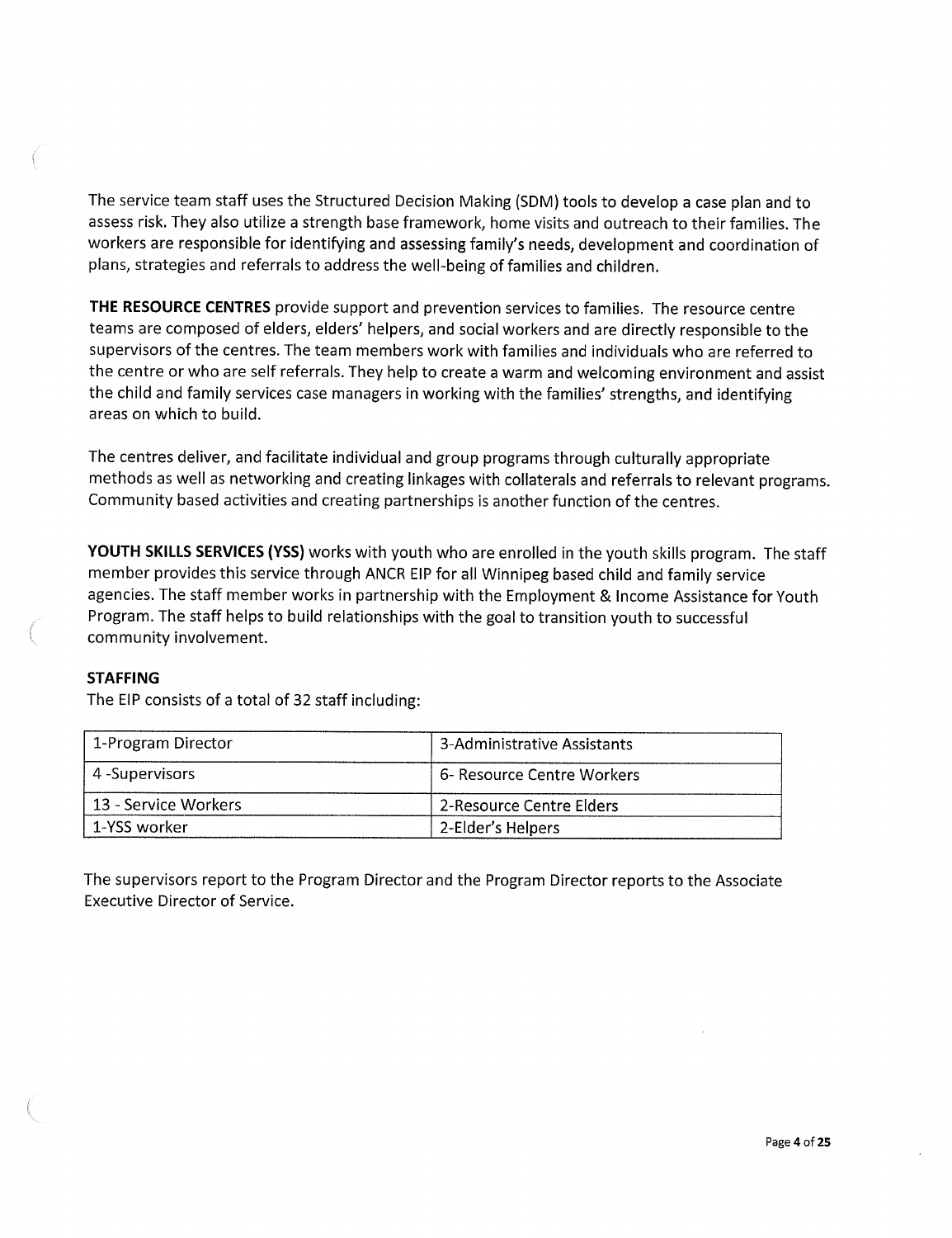#### **SERVICE DEFINITION**

The EIP delivers service through four types of services:

- 1. The case management area (service team workers) of EIP works in partnership with families to develop and implement a case plan within 90 days.
- 2. The service team provides early intervention for up to 30 days (Brief Service) which may not require a case plan.
- 3. The two resource centres provide a range of child and family focused programs and services to the Winnipeg community.
- 4. Youth Skills Services helps teens near the age of majority to build relationships with the goal to transition youth to successful community involvement and independent living.

#### **GOALS**

- » To provide services to families in a supportive manner so that a child protection response may not be required.
- To strengthen and decrease the risk level to families.
- To develop strength based case plans in partnership with the family and deliver the services within 90 working days
- a To deliver a range of programs and services through the resource centres and youth services based on families needs.
- To deliver services consistent with the differential response model and as outlined in The Child and Family Services Act.

#### **OBJECTIVES**

- Provide case management services on behalf of families.
- To provide early intervention for those families where services can be completed within 30  $-$ 120 day time frame.
- Provide child and family focused programs, education and services from the Resource Centres and in the greater community.
- **o** Provide services within a coordinated ANCR service delivery system.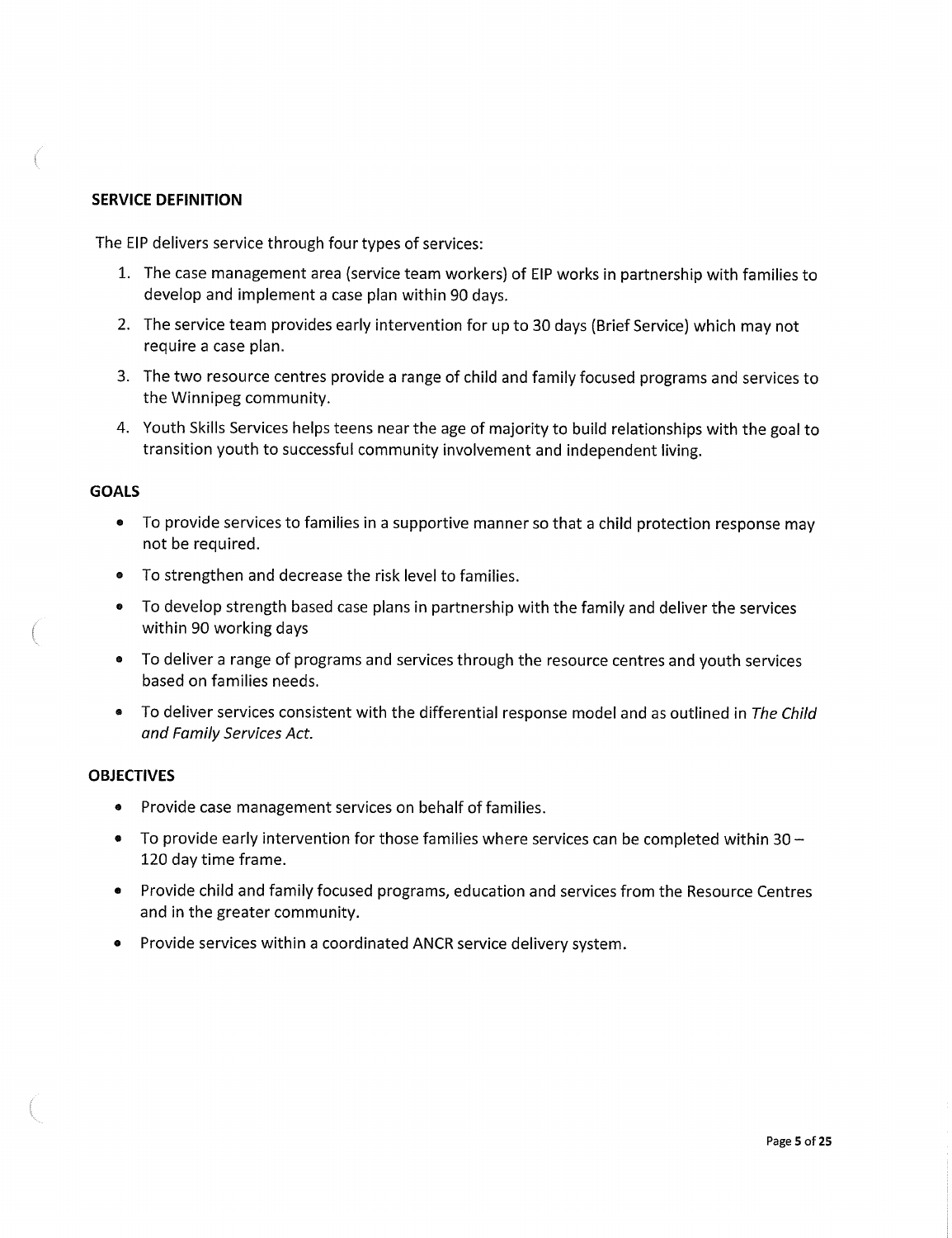#### **KEY FUNCTIONS AND ACTIVITIES**

#### **Service Teams**

- Receive and assess referrals to EIP services
- Identify and assess family's needs, develop and coordinate plans, strategies and referrals that will improve the well-being of families and children.
- Provide early intervention for those families where services can be completed within  $30 120$  day time frame.
- Use a strength-based framework including home visits and outreach to their families
- o Use the Structured Decision Making (SDM) tools to assess risk and develop a case plan.
- Complete the PFH (Probability of Future Harm) and safety assessment to determine risk level of the children.
- Use the strengths and needs assessment of children and caregivers to develop case plans in collaboration with the families,
- a Complete a PFH and a safety assessment when a new allegation of abuse or neglect is reported to the agency.
- Complete a RePFH (Re-assessment Probability of Future Harm) prior to closing or transferring the case (within 90 days).
- Develop strategic relationships with community partners to address trends identified from the development of strength-based case planning
- Make referrals to alternative community programs.
- Refer families to external mandated CFS agencies for ongoing services where risk level has increased based on the PFH or the RPFH.
- Refer families to external CFS Family Enhancement programs when families require longer term prevention services.

#### **Resource Centre Teams**

- Deliver and facilitate culturally appropriate individual and group programs.
- Create community linkages and referrals.
- Work collaboratively with community partners to deliver a range of child and family focused preventative and education services.
- Work with families, youth and children.
- Create a warm and welcoming environment.
- Work in collaboration with EIP Service Teams to identify and build upon families' strengths.
- Provide ongoing supportive services.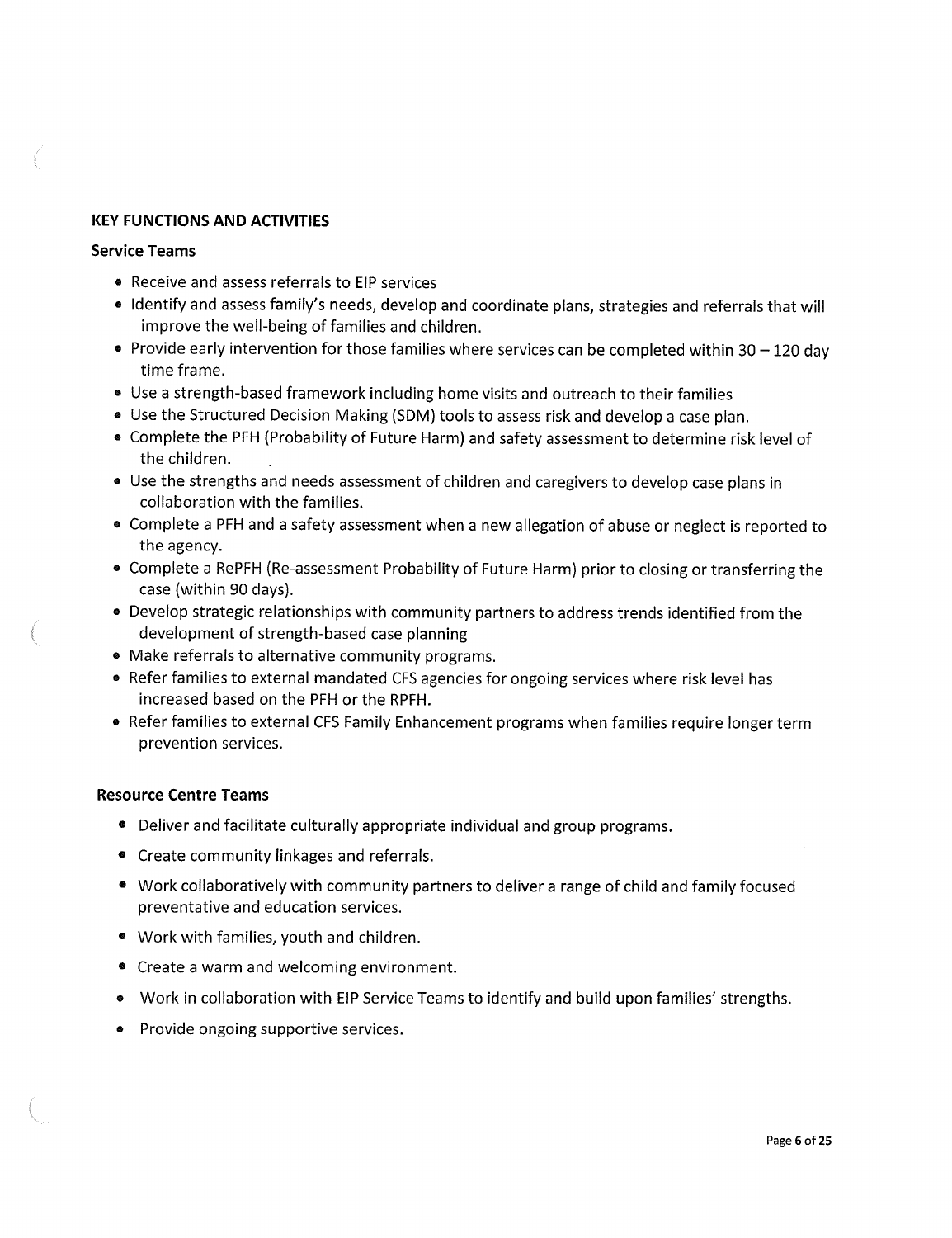#### **Youth Skills Services Program**

- Work with youth who are enrolled in the youth skills program.
- Deliver Skills for Life training to all referred youth.
- Provide workshops on Building Healthy Relationships with youth.
- Work in partnership with the provincial employment and income assistance program.
- Collaborate with external agencies and community organizations.
- Transition youth to successful community involvement.

#### **LOCATIONS**

#### **Family Enhancement Case Management Services**

Child and Family All Nations Coordinated Response Network 835 Portage Ave Winnipeg, MB Canada R3G 0N6 Phone: 204-944-4200 Fax: 204-944-4250 Toll Free: 1-888-834-9767

#### **Family Resource Centres**

ANCR - Waa Pina Kosiis MiiKi Waahp (Snowbird Lodge) First Nations Family Resource Centre 591 Sherbrook Street Winnipeg, Manitoba R3B 2W9 Phone:204-944-4100 Fax: 204-944-4138

ANCR - All Nations Family Resource Centre 1108 Wall Street Winnipeg, Manitoba Phone: Phone: 204-944-4268 Fax: 204-944-2057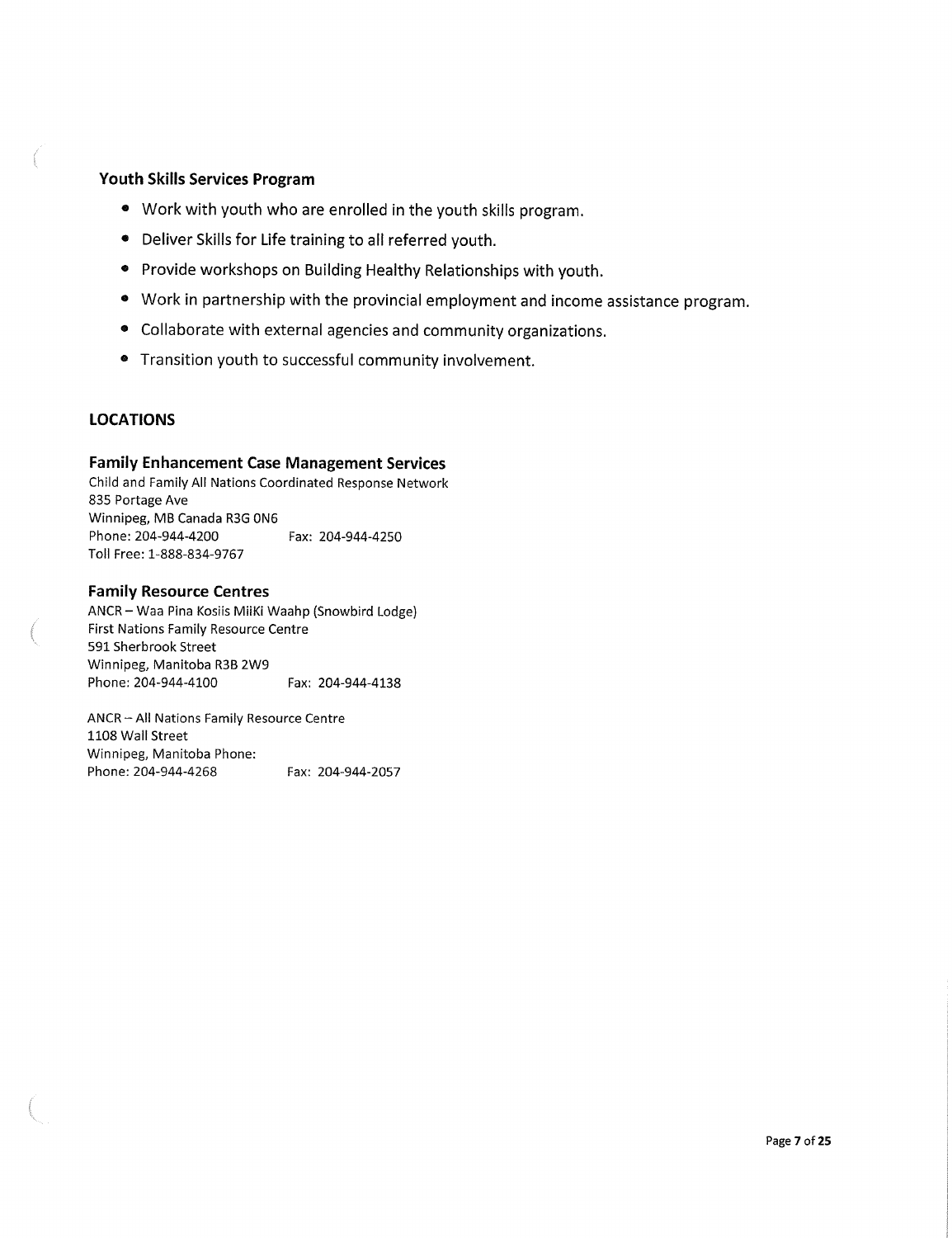### **REFERRAL PROCESS**

#### **EIP SERVICE TEAMS**

All referrals originate from one of the following ANCR programs:

- Crisis Response (CRP)
- Intake
- » After Hours (AHP)
- Abuse Investigations

All referrals are reviewed by the appropriate service team Supervisor and after review; the file is assigned to a service team case manager.

The file is assigned to an EIP service team case manager who in turn will contact the family within 5 days. The worker will apply the Structured Decisions Making tools when required, specifically the care giver and child/ren strengths and needs assessment, and in conjunction with the family complete the case plan within 30 days.

The majority of the files referred to the EIP will have a Safety Assessment and PFH completed. The referrals that will not have a SA & PFH completed are those that are voluntary with no abuse or neglect allegation. In the event that a new allegation of abuse or neglect is reported a PFH and safety assessment will be completed by the EIP worker. The results will determine the service required.

#### **EIP RESOURCE CENTRES**

Internal (ANCR) referring worker will contact the Resource Centre intake worker, to discuss availability of programs.

External referrals originate from the one ofthe 20 CFS agencies and have an assigned social worker at that agency. The Service team and Resource Centre supervisors will review these referrals and if a case is assessed as low to no risk, the case will be referred to the resource centre.

A self referral is a person requesting help from a Resource Centre for a child and family issue where there is no risk to a child and no allegation of abuse or neglect has been reported.

#### **YSS PROGRAM**

Referrals can originate from ANCR, self-referrals through the Resource Centres or external CFS agencies (EIA Referral only) and can include one or all YSS program streams. The referring worker will remain the primary worker for the original case reference. The YSS staff will communicate case recordings to the primary worker through email within a 24 hour period of contact with the youth.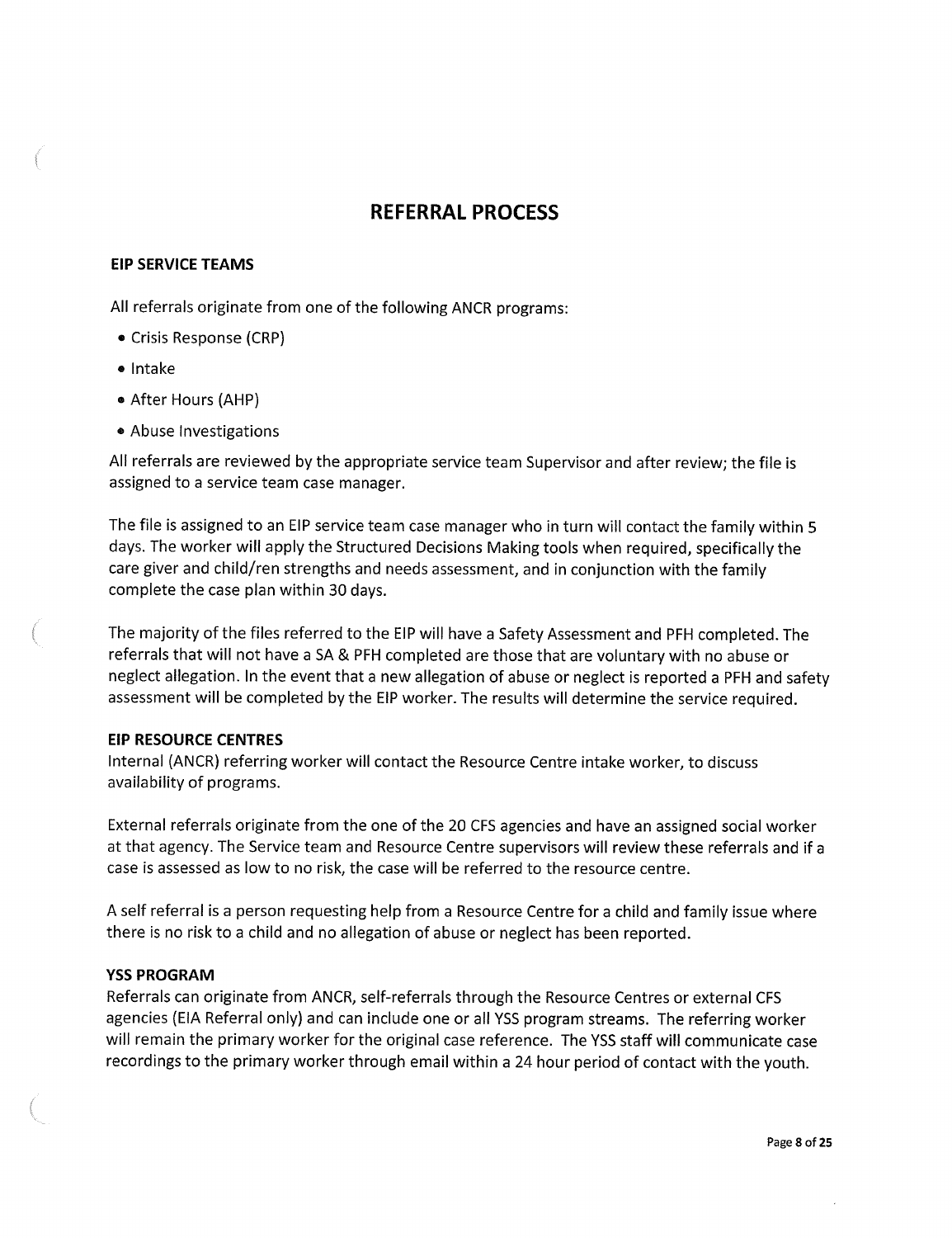#### **REFERRAL CRITERIA**

The following is meant to provide a broad criteria guideline for referrals to the Early Intervention Program:

#### Low-High Risk:

Cases that are assessed as low to medium risk and high risk where current issues require a response time of five (5) days or longer.

#### Duration of 90 days:

Cases in which effective service can be provided within the timeframe of 90 days.

#### Willingness to engage:

Willingness on the part of families to engage with the Early Intervention program. This is a case management process which utilizes the SDM strengths and needs tool to create a case plan in which the family must agree to and be actively involved in the development and follow through.

#### Child custody:

Cases will be assessed on a case by case basis dependent on the circumstances.

#### **Mandated Service:**

Family must be advised that this service falls under the Manitoba child welfare mandate therefore all areas under the act and standards are adhered to. The purpose of the EIP is to prevent families from going further into the child welfare system

All referrals are reviewed on a case by case basis and the criterion is meant to be flexible.

#### **REPEAT REFERRALS**

The SDM tools will be applied on all repeat referrals of abuse and neglect to the EIP and based on the results may be accepted by the EIP. The assessment considers how many times the family has been referred or received services from the EIP; length of time between referrals; and historical engagement of families in preventative services. When the family has been referred or received services from the EIP in the last three month period or the family has repeatedly received referral or services from ANCR and/or Family Enhancement, the referring worker will need to consider that the family may have needs that are beyond the available 90 day service. These families are to be redirected to long-term programs/services.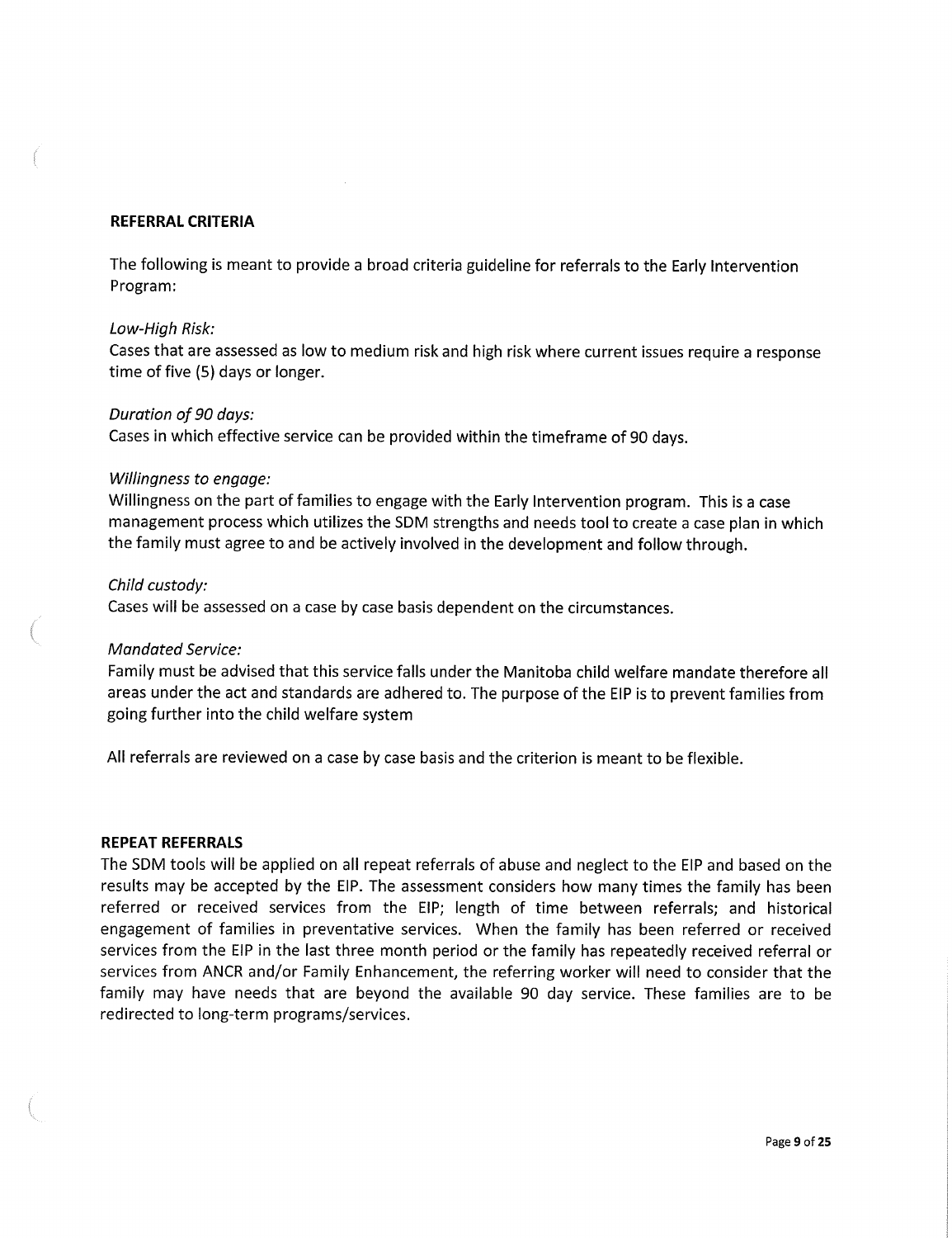## **Case Assignment / Service Team**

The Early Intervention Program is defined according to the representation of the CFS Authorities. One unit represents the First Nations of Northern Manitoba Child and Family Services Authority and the First Nations of Southern Manitoba Child and Family Services Authority. The second unit represents the General Child and Family Services Authority and the Metis Child and Family Authority.

The EIP receives referrals internally from other ANCR programs. Internal referrals will be assigned based on the previous ADP results if available. If these results are not available, the case will be assigned based upon the case reference's cultural of origin. If no information is available then the case will be assigned on a rotational basis.

The Program also has the ability, when necessary, to assign cases to balance workload.

### **Case Planning Procedures**

#### **ASSESSMENT**

The following procedures are to be followed by the Service teams.

#### **Structured Decision Making Process (SDM)**

- « Make contact with family within 5 days to determine the type of services required, ie early Intervention services or case planning.
- Complete Assessment of Probability of Future Harm and safety assessment where required.
- Complete the Caregiver Strengths and Needs Assessment where required (within 30 days).
- » Complete the Child Strengths and Needs Assessment where required (within 30 days).
- o Complete the case plan and all parties signed where required (children over 12) (within 30 days).
- Complete a PFH and safety assessment with any new allegation of abuse or neglect.
- » Complete the Reassessment of Probability of Future Harm at 90 days to determine families progress and if further services are required.
- Follow case plan (within 90 days) where required.

All work is to be completed within a target of 90 days from the signing of the case plan.

#### **Outcomes of using assessment tools:**

- Strengths and needs are identified and completed within a target of 30 working days for each child and each caregiver.
- From this information a case plan is developed and specific strategies are identified in partnership with family.
- « A case plan is signed by the family and children over 12 years of age.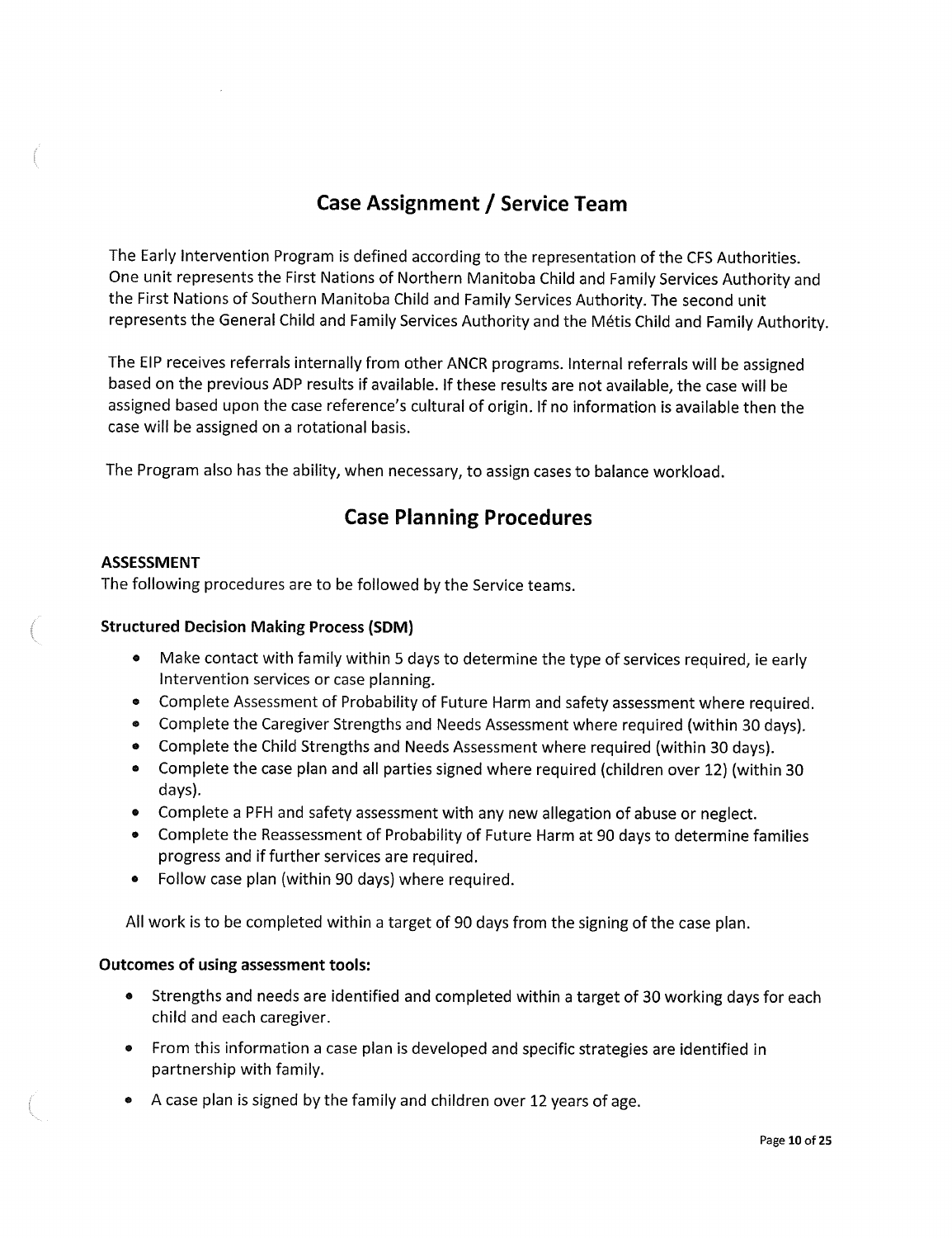#### **SERVICE PLAN**

#### **Managing the Planning Process**

The service team worker:

- meets with the family within 5 working days of an approved assessment to begin the planning process
- invites, and when possible, involves all individuals identified in the family assessment relevant to the development of a written plan for the family.
- **o** identifies all service providers involved in the plan and which services will be provided directly by the Service Team Worker
- ensures that when a safety plan involves actions by a child that the child is able to take the action outlined in the plan, understands what to do and when to do it

#### **Service Issues to be Addressed**

The family service team worker ensures that the service plan specifically addresses:

- The identified strengths and needs from the caregiver and children's strength and needs assessment.
- Safety and Risk to children (see Safety and Risk below)
- The appropriate matching for the cultural, spiritual and psycho-social needs of the child.
- The actions of parents to engage in preventative services.
- Reduction of the risk level of the children.

#### **Family Support Service Agreements (FSSA)**

When a parent or guardian plans to enter into a service agreement with the agency with respect to child (day) care or family support the family service team worker:

- explains the service agreement under consideration in detail including the rights and responsibilities of the parent or guardian and the agency
- advises the parent or guardian in writing of the requirement to determine parental contributions and the provincial policy relating to the reduction or waiver of fees
- facilitates completion and signing of all required prescribed forms

#### **Updating Plans**

The service team worker ensures service plans, and when applicable, safety, risk and case plans are updated based on decisions at the review stage. When there is a new allegation of abuse or neglect the applicable SDM tools will be completed with the family to ensure that safety and risk are not compromised. If there is no allegations but the family circumstances have changed (ie, no longer engaged) the service team worker will update the assessment and case plan as needed.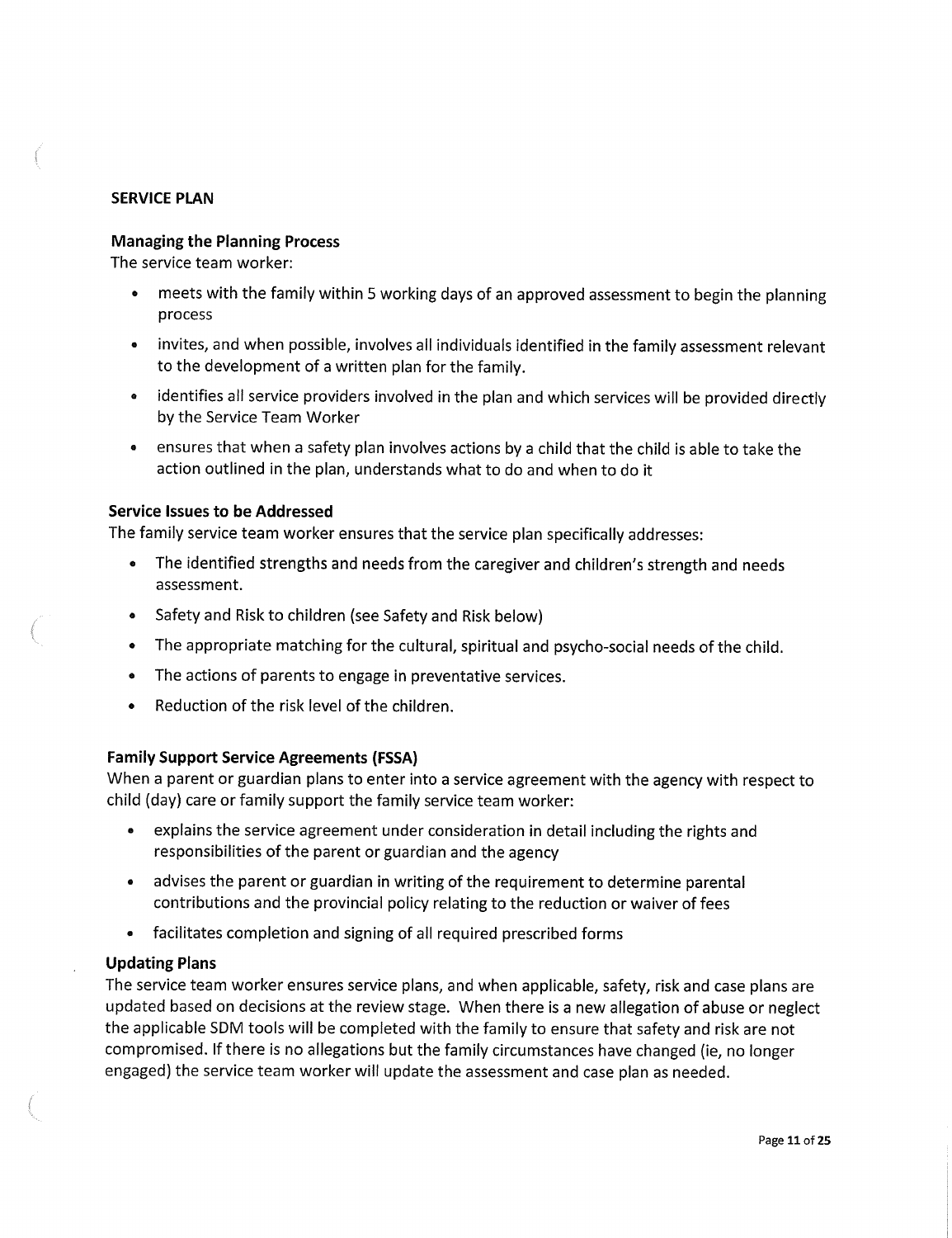## **Safety and Risk**

#### **When a new allegation of Abuse or Neglect arises the EIP Service workers will:**

- Consult with a supervisor to determine if the case should be referred to CRP or Abuse for immediate investigation.
- Depending on the severity of the allegation, the EIP worker will make physical contact with the family to assess the parent, child and environment within a 24 hour period.
- Complete Safety Assessment to determine the immediate safety of all children.
- Complete the PFH to determine if risk has changed.
- If a child is in need of protection, takes appropriate action to protect the child as may be required under subsection 18.4(1) of The Child and Family Services Act and case management intake standards;
- Consult with a supervisor to determine if the level of risk has changed, and to determine if the case should be referred to an ongoing agency for protection services.

#### **ESCALATION OF RISK**

#### **Service Team Workers**

#### **When the concerns stem from a service team file:**

- The service team worker will document the concerns with a case note in the Intake Module.
- The service team worker will add the new issue within the issue management screen of the Intake module.
- The service team worker will consult with a supervisor.
- When a new allegation of abuse or neglect has been identified a new Safety Assessment and PFH (probability of future harm) is completed to determine the level of risk or escalation of risk to the children.
- Based upon the results of the tools completed, the service team worker will consult with their supervisor to determine if the stream needs to change.
- Where the immediate safety of the child/ren is identified the EIP worker will take the necessary actions to protect the child/ren.
- If the risks have increased and/or safety may be compromised the file will be transferred by the service team worker to an ongoing agency for protection services.
- After an assessment or re-assessment has been completed and safety risk has not been compromised, the service team worker will continue to case manage.
- This may require a re-assessment of the Caregivers and Child/ren's strengths and needs if the case plan needs to change to address a new concern.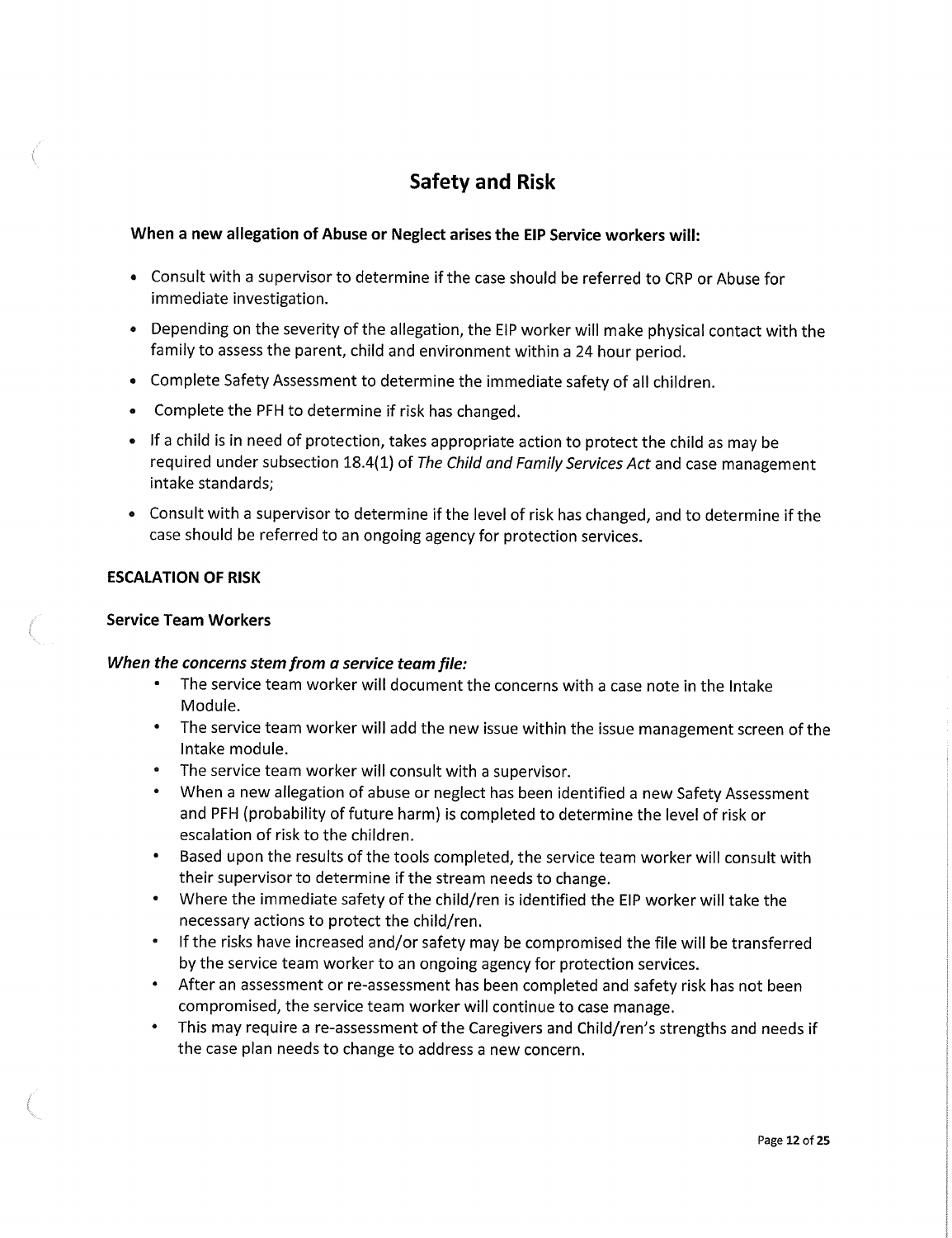#### **Resource Centres**

#### **When the concerns stem from a self referral file:**

- The RC worker will document the concerns and consult with supervisor
- The RC worker (in consultation with the supervisor) will communicate the service request to the Crisis Response Program (CRP) supervisor and provide information from the RC's internal file; or if open on the Intake Module, the RC worker will record the incident in the case recording and transfer the file (through the Admin) to CRP.

#### **When the concerns stem from an internal referral file:**

- The RC worker will document the concerns and consult with supervisor;
- The RC worker (in consultation with the supervisor) will communicate the service request to the EIP service team supervisor and provide information from the RC's internal file ; or if open on the Intake Module, the RC worker will record the incident in the case recording and forward to the EIP service worker (through the Admin).

#### **When the concerns stem from an external referral file:**

- The RC worker will document the concerns and consult with supervisor;
- The RC worker (in consultation with the supervisor) will communicate with the external agency supervisor and provide information from the RC's internal file; the RC worker will record the incident in the case recording and forward to the external agency worker (through the Admin).
- In response to emergencies the RC worker or supervisor will contact the external agency or ANCR's after hours Program (AHP).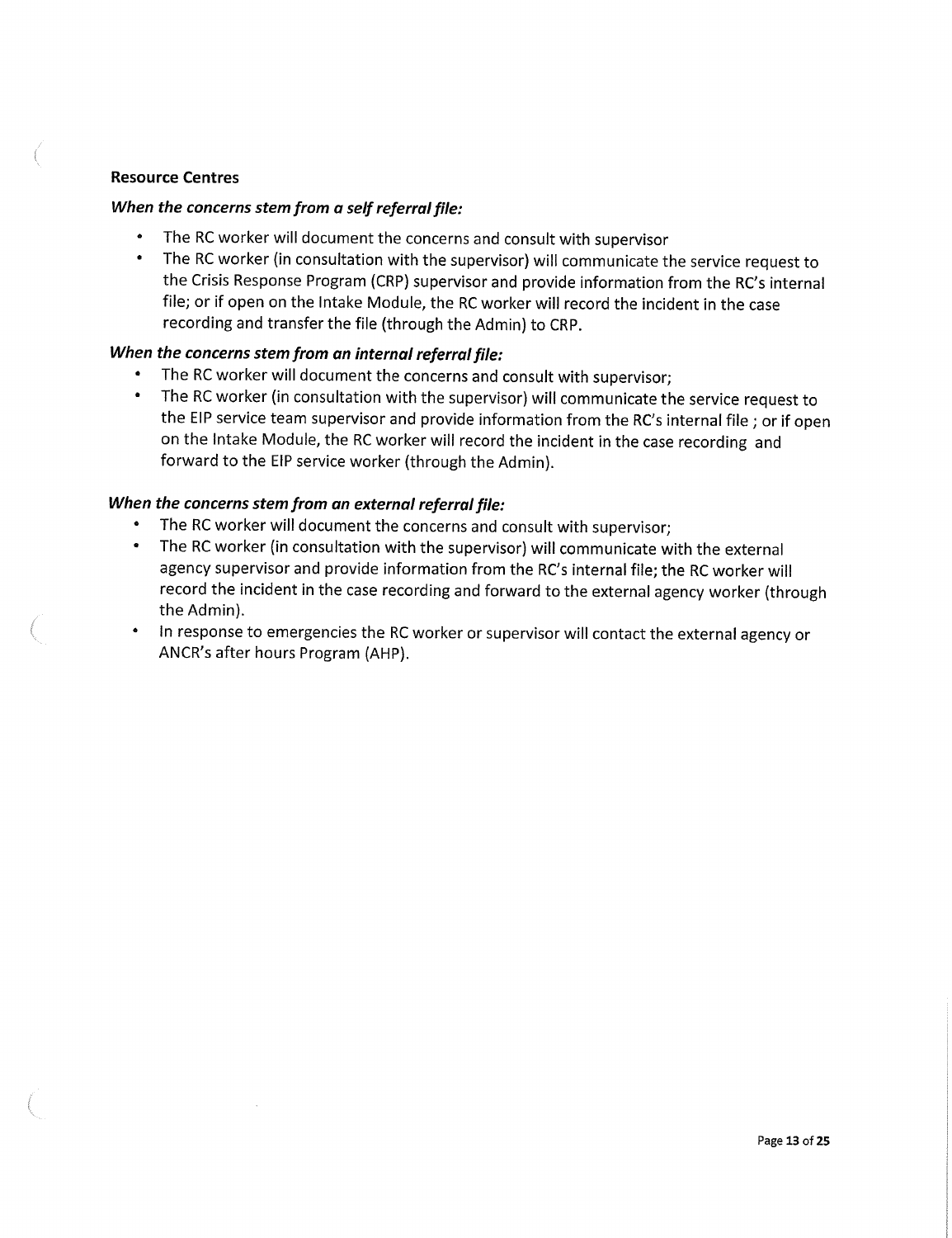### **SERVICE PRIORITY**

#### **PROGRAM SERVICE**

The Early Intervention Program is a 90 day goal-oriented wrap around service. The service teams are to case plan to accommodate this. Workers are to develop their case plans with families encompassing the priority of responding to the immediate needs identified and to transition families to longer-term supportive programs and services in the family's community.

Workers and families may identify the need for longer involvement with the EIP. In these cases the service team worker will:

- ensure they have made adequate attempts at providing alternative arrangements;
- discuss the need for service extension beyond the 120 day cycle with their team supervisor and determine appropriate plans for the family.

When the file is in the process of being closed the EIP service team worker may refer a family who identifies the need to participate in the Resource Centre programming, the EIP worker will:

- complete a resource centre referral form.
- discuss this with the resource centre worker to ensure the program/service can accommodate the family;
- set goals with the family to transition the family to longer-term programs and services available in the family's community; and
- the resource centre worker will document information on the family file

Families do not have to be attached to an EIP service team to receive services from either Resource Centre.

#### **Frequency of contact with Families and Children**

The frequency of contact with families and children is at least as per standards but given the intensity of the program in the majority of the cases, the contact requirements will exceed standards and be determined as part of the case plan as set out in Chapter 1, Section 1.1.4 of the Case Management Standards. Please refer to ANCR's Client Contact Policy (Appendix A).

#### **Process for attempting Contact with Resistant Families**

The worker must make a concerted effort to engage the family within 5 days of receiving a file. Communication and engagement with families may take the form of a phone call, followed by a home visit (leave business card) followed by letter (or 1 registered) or a variation thereof (consult with supervisor).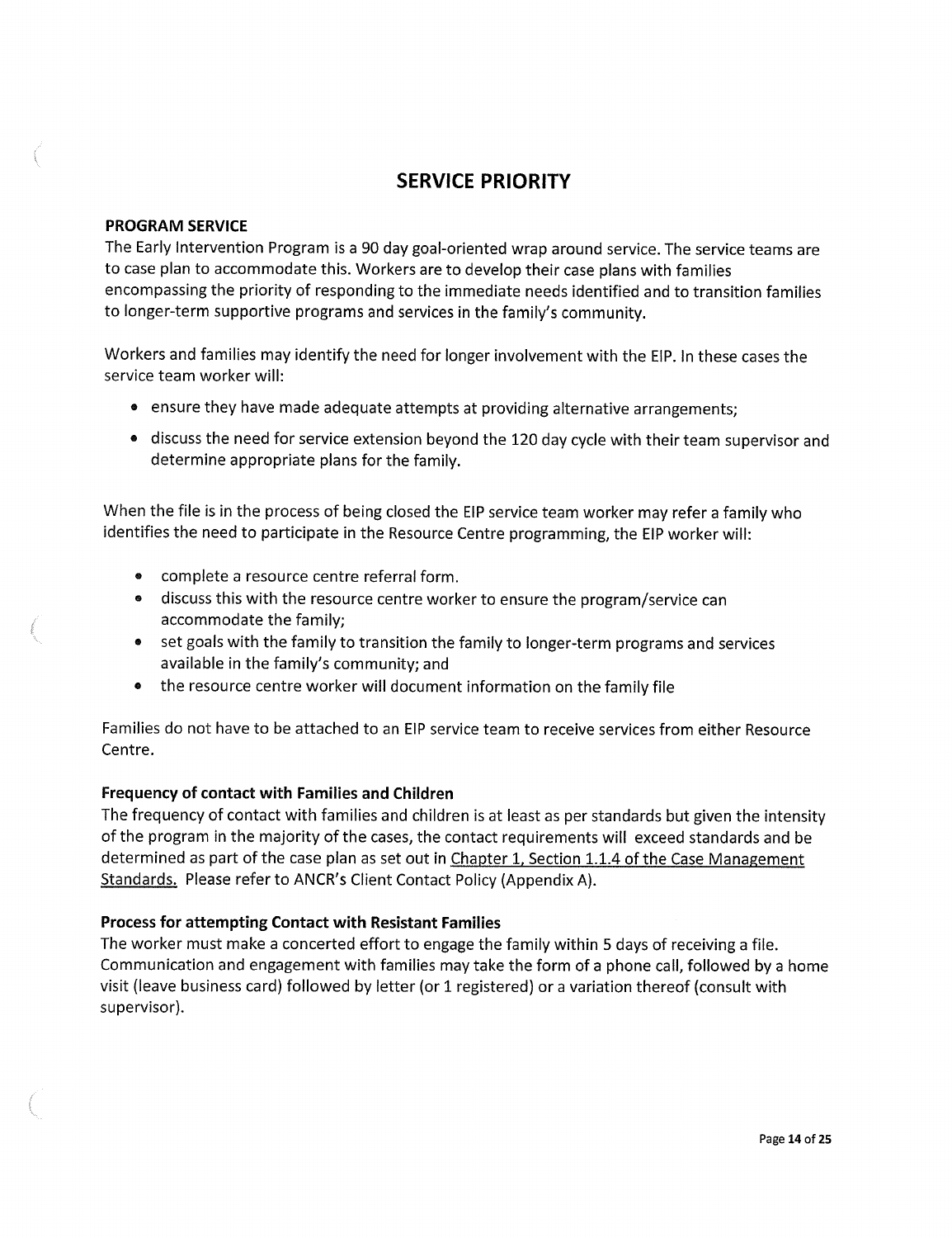The following is a process the Service teams will use when attempting to engage with families who have been referred to the EIP as a result of allegation of abuse or neglect or for Voluntary Services:

- Worker leaves message within 48 hours asking for a return call (message is to contact worker; no other identifying information is given).
- Worker will field to home within a week if family has not responded to telephone call.
- If no response after 2 weeks, worker will then send out the letter.
- Worker will then attempt again by phone and possibly field (time permitting and risk level).
- If risk is deemed medium or higher the worker fields to the school to see the children (usually within 2  $\frac{1}{2}$  weeks). If the family is not responding to any calls the worker will give the child a sealed envelope to give to their parent asking for them to contact the worker.
- If after 3 weeks and numerous attempts via phone calls and fields to the home the family has not made contact with the worker a registered letter advising the family that if they do not respond within a 5 day time frame the file will be transferred back to the referring team i.e. Intake or abuse for follow up.
- Supervisor will make contact with the referring team supervisor, who would than assign the file to an intake worker or abuse worker.

The time frame in attempting engagement with the family is 30 days from the time of receiving the file. If families are not engaging in this process the file will be transferred back to the referring worker at Intake or Abuse. If the file did not originate from either Intake or Abuse, the file will go to Intake rotation (CRP Administrative Assistant). All transfers must have a complete summary of attempted contacts.

If the self referred family no longer wants services such as respite or medical family support and there were no allegations of abuse or neglect and/or no new allegations have surfaced the file can be closed.

#### **Services to Families**

Under Part II of The Child and Family Services Act are, for the most part, provided on a voluntary basis, that is, at the request of a person or family. The Family Support Services Agreement will be completed by the case manager with the family receiving services. Under section 13, an agency may provide homemaker and parent aide services through a family support service agreement as well as Section 12 which provides for day care service agreements.

While child and family services agencies must provide services under Part II of the Act, they have discretion under subsection 9(1) as to when and how these services are provided to a specific family. Service decisions should be based on the needs ofthe family within the services and resources available to the agency.

In providing services to families, agencies are expected to mobilize available extended family and community resources to meet the physical, emotional, social and cultural needs of parents and their children.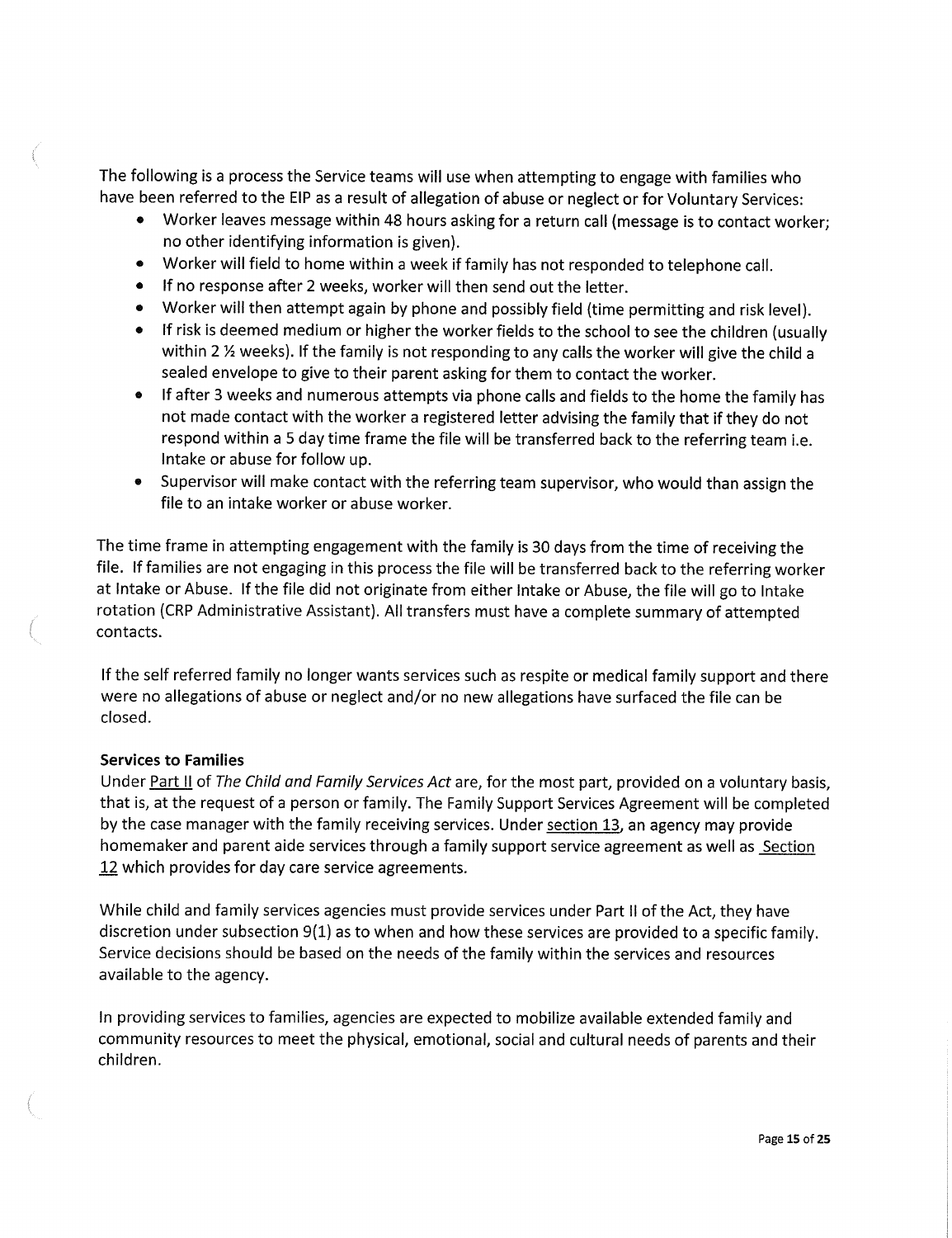### **MONITORING AND REVIEW OF CASES**

#### **Early Intervention Guidelines**

In order to meet the intensive service delivery goals of the EIP, the program requires EIP workers to have face to face contact with families on a regular and timely basis. All contacts are documented as case recordings.

#### **Case consultation**

Immediate case consults are to happen independently from team consults and with the team supervisor when needed.

#### **Supervision**

Formal supervision is scheduled monthly with staff by their immediate supervisor.

**Recording Contacts and Progress Reports**  All EIP workers are responsible to document and communicate contact with families.

- « The Service Team Workers record monitoring results and progress reports on the case file (paper or electronic) in the Intake Module for each family or child receiving services within 24 hours of the contact or information being received otherwise hand written contact notes will be kept on file.
- Services Team (ST) Workers are required to document direct and indirect contact with clients (case recordings) in the Intake Module on a regular and timely basis (usually within a 24 hour period). Their immediate supervisor will review the case recordings on a regular and timely basis.
- Resource Centre Workers record family participation through participant logs or program attendance sheets. Resource Centre workers who have contact with families, who have an open case file with another ANCR/External worker, are required to send a letter to the external agencies with name of family and the program the client has enrolled in. They also are to forward case recordings via email or faxed within a 24 hour period of contact or information received regarding the family to the assigned ANCR /External worker. They are also required to provide reports at the conclusion of each program session (including participant program evaluations).
- Resource Centre (RC) Staff are required, where there is no other case manager attached to the referred file, to document direct and indirect contact with clients in the Intake Module case recordings on a regular and timely basis (usually within a 24 hour period) otherwise hand written contact notes will be kept on file, Their immediate supervisor will review the case recordings on a regular and timely basis.
- Early Intervention Program Supervisors are required to provide monthly program reports to the Program Director by the 3<sup>rd</sup> of the following month.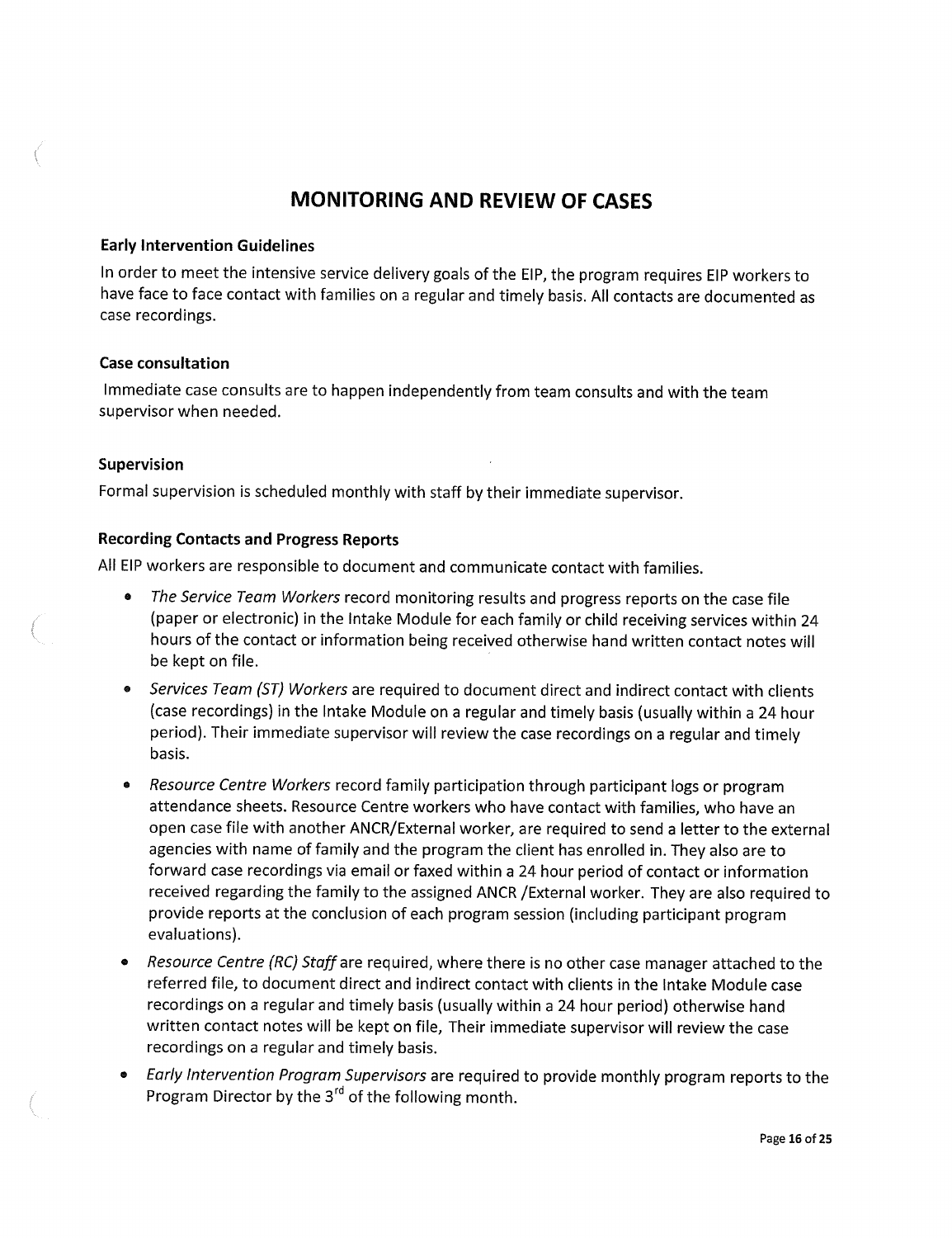#### **EARLY INTERVENTION PROGRAM COMMUNICATION**

The Service teams, Resource Centre teams and Youth Skills Services worker are to meet regularly to discuss issues, concerns, programs/services, debrief and program plan.

#### **Program meetings:**

• The Early Intervention Program meets monthly.

#### **Unit Meetings:**

• The Services Teams meets with their respective Family Resource Centre Teams and Youth Skills, Services quarterly.

#### **Team Meetings:**

- The Services Teams meets bi-weekly
- The Resource Centre Teams meets bi-weekly
- The Early Intervention Management Team meets bi-weekly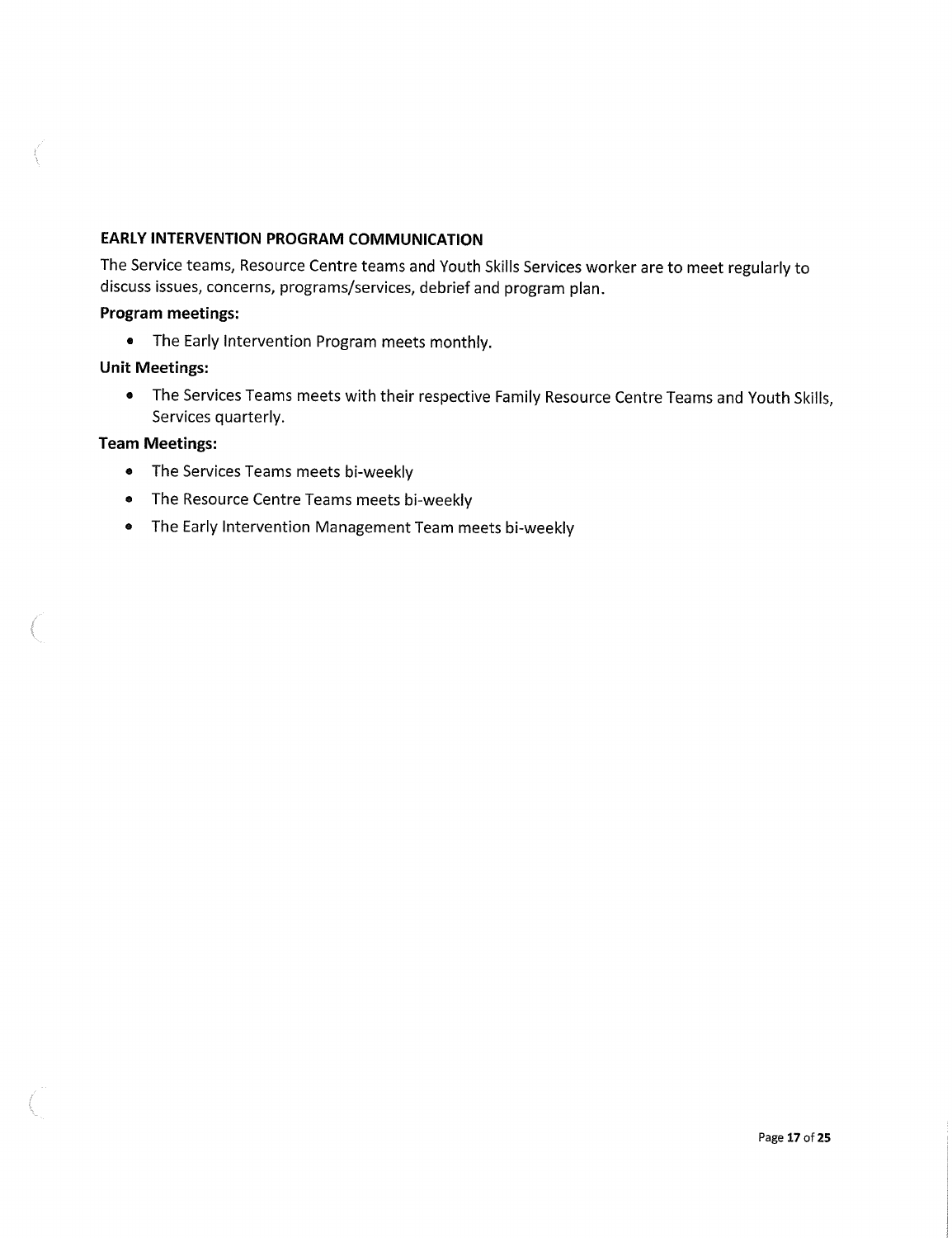### **TRANSFER AND CLOSING CASES**

On cases that were referred with allegations of abuse or neglect (or if a new allegation of abuse or neglect was reported during their involvement )that are being closed or transferred must have the SDM Reassessment of Probability of Future Harm (RPFH) and safety assessment completed which is to be reviewed by the supervisor.

Transfer refers to transferring responsibility for service provision to another worker, agency or jurisdiction. Closed refers to ending or concluding services.

#### **THE TRANSFER AND CLOSURE STAGE HAS TWO PARTS:**

**Transfer** - transfers responsibility for service provision to another Service Team Worker, agency or jurisdiction. Transfers to another agency typically involve the ending of a case for the present worker/agency involved.

**Closed** - ends an agency's involvement in providing services.

#### **INTERNAL TRANSFERS - EIP SERVICE TEAM**

Transfer to another EIP Worker (when an EIP worker has left)

- update case notes
- $\bullet$ brief transfer summary

Transfer to Intake or CRU (new incident or allegation of abuse or neglect and child is unsafe)

- SA & PFH and RePFH
- Update case notes
- Transfer summary where applicable including SDM domains.

Resistant families where there is no contact 30 days from receiving file Transfer back to Intake or Abuse (if file originates from either program)

- Summary of attempted contacts
- EIP supervisor consults with the referring program supervisors
- Transfer case

Transfer to Intake rotation (if file does not originated from Intake)

- Summary of attempted contacts
- Transfer case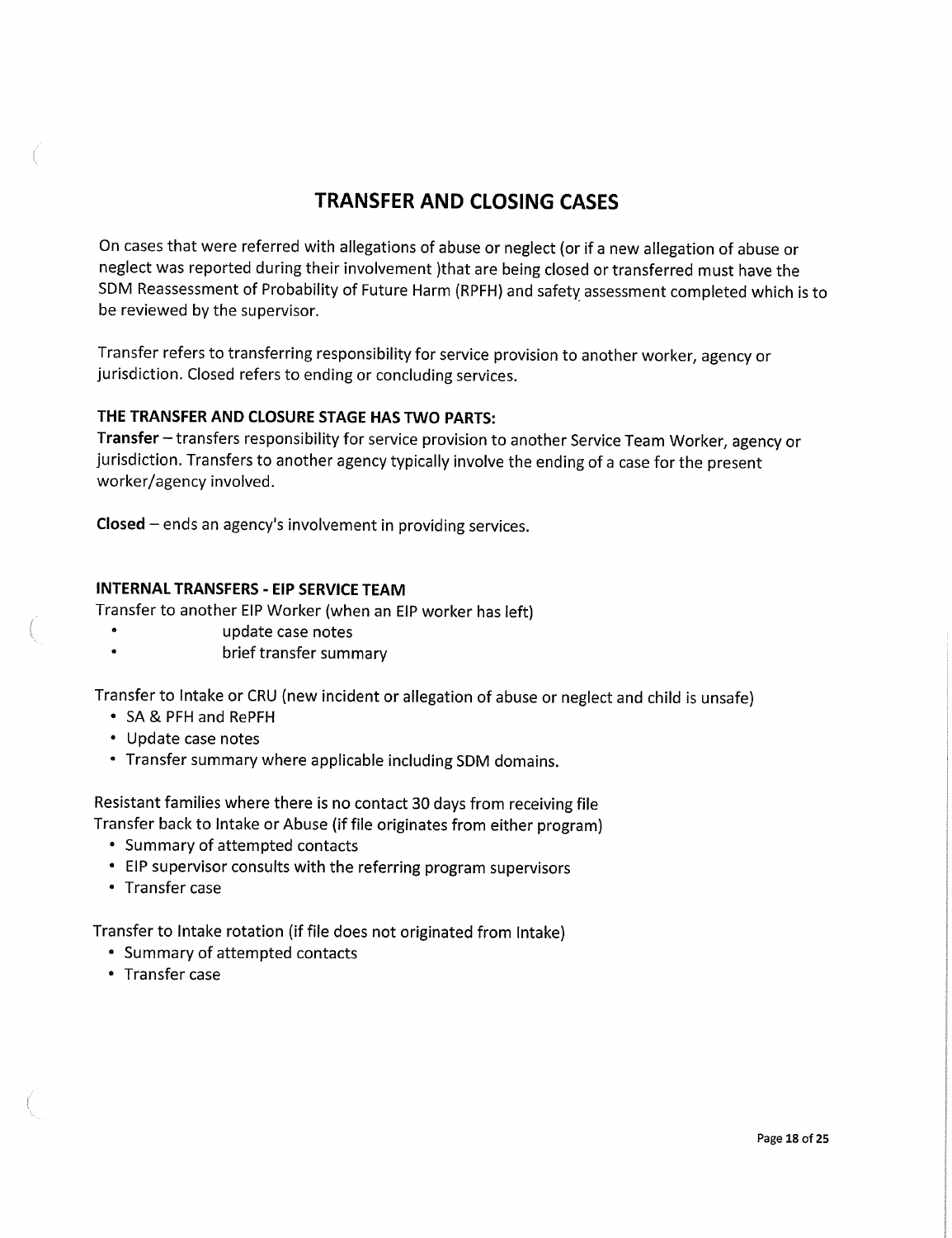#### **INTERNAL TRANSFERS - EIP RESOURCE CENTRES**

Transfer back to EIP service team (new issue, immediate and safe)

- New issue identified in IM
- Update case notes
- Return to EIP service team
- EIP worker completes the PFH

Transfer of Self Referrals to CRU (new issue, immediate and safe or unsafe)

- New issue identified in IM
- Update case notes
- Return to CRU for follow up

Notification to External agencies (new issue, immediate and safe or unsafe)

- New issue identified
- Call external agency referring worker
- Update case notes
- Email or fax updated notes

#### **EXTERNAL TRANSFERS to an ongoing agency**

- SA & PFH (where applicable) & REPFH
- C/C S&N Domains
- Update case notes
- Case plan
- Transfer Summary
- ADP & Transfer

\*lack of family engagement

\*family refusing to follow through with case plans

\*unable to address the concerns within the allotted time frame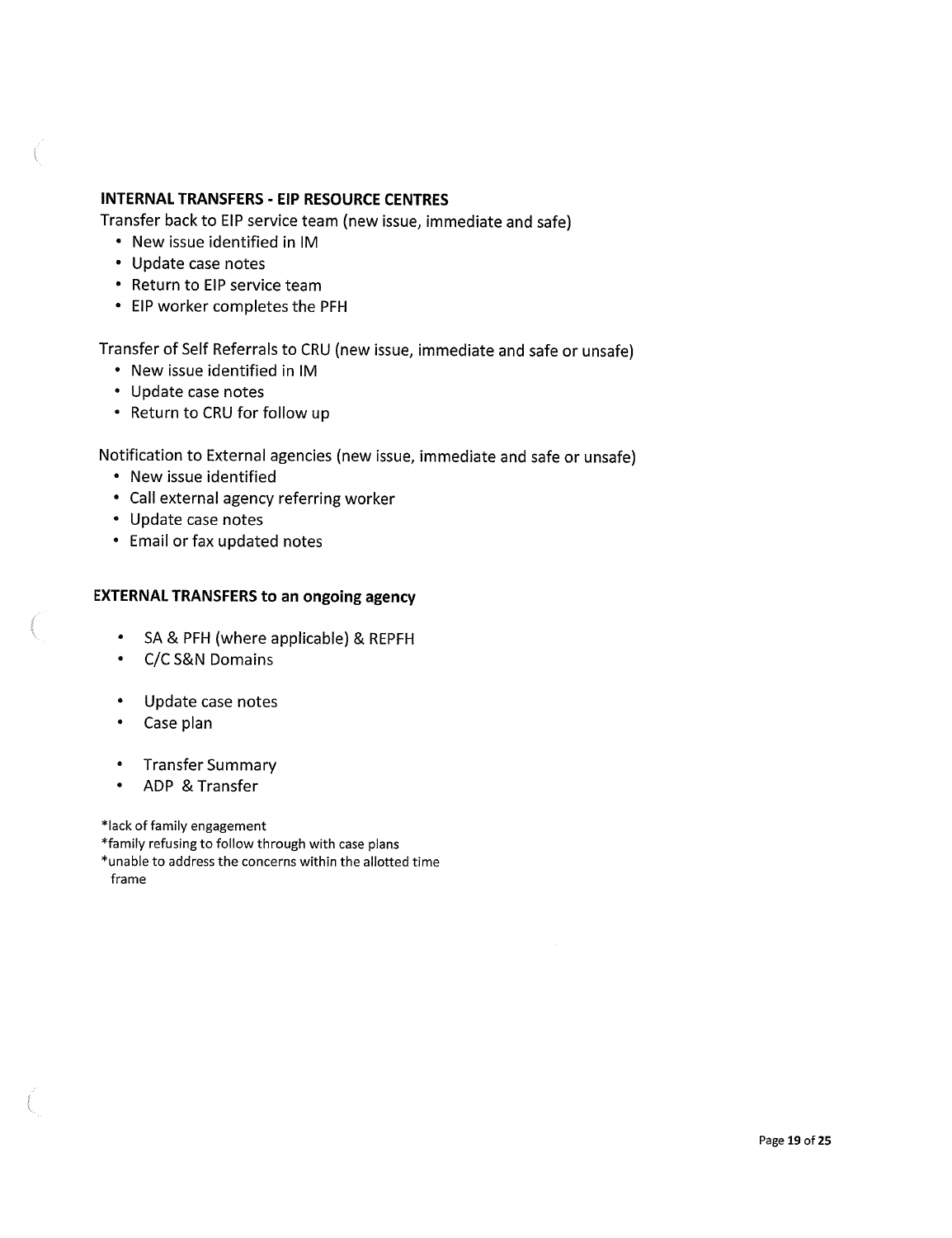### **DUTIES OF SUPERVISOR**

The service team worker's supervisor:

- authorizes and manages all case transfers
- ensures that the service team worker has:
	- **o** complied with intake standards where applicable
	- **o** administered the ADP and advised the family or child of their options
	- **o** obtained written consents when required under Section 76 of The Child and Family Services Act or Section 103 of The Adoption Act.
- ensures that appropriate action has been taken when a child is or might be in need of protection
- when applicable, ensures that service plans and decisions are current
- ensures that the Service Team Worker notifies service providers and, in the case of a child in care, caregivers involved in the case of:
	- **o** the case transfer and transfer date
	- **o** the name of the new Service Team Worker and how to contact that person
	- **o** when the transfer is to another agency, the name of the agency and how to contact the agency

#### **AUTHORITY DETERMINATION PROTOCOL TRANSFERS**

Please refer to the May 2011 Authority Determination Protocol Field Guide for detailed procedures. When administration of the ADP determines that a case must be transferred to an agency of another child and family services authority, the supervisor ensures that the case is transferred:

- within 10 working days from the time the referral is received providing the safety of a child or the integrity of a child protection investigation are not compromised.
- » a time frame agreed to between the transferring and receiving agencies or their respective child and family services authorities.

#### **Transfer To An Agency Outside Manitoba**

When the transfer is to or from a local authority (agency or regional office) outside of Manitoba, the supervisor ensures that:

- **•** the agency complies with: **o** the December 2006 provincial/territorial protocol and June 2008 interprovincial case transfer to FNCFS Agencies - Saskatchewan Social Services if applicable, or **o** in the case of Quebec or another country, with direction received from the Child Protection Branch.
- the interprovincial coordinator, Child Protection Branch, is copied on all transfers relating to child protection services and children in care,
- the adoption services coordinator, Child Protection Branch, is copied on transfers relating to adoption and post-adoption services.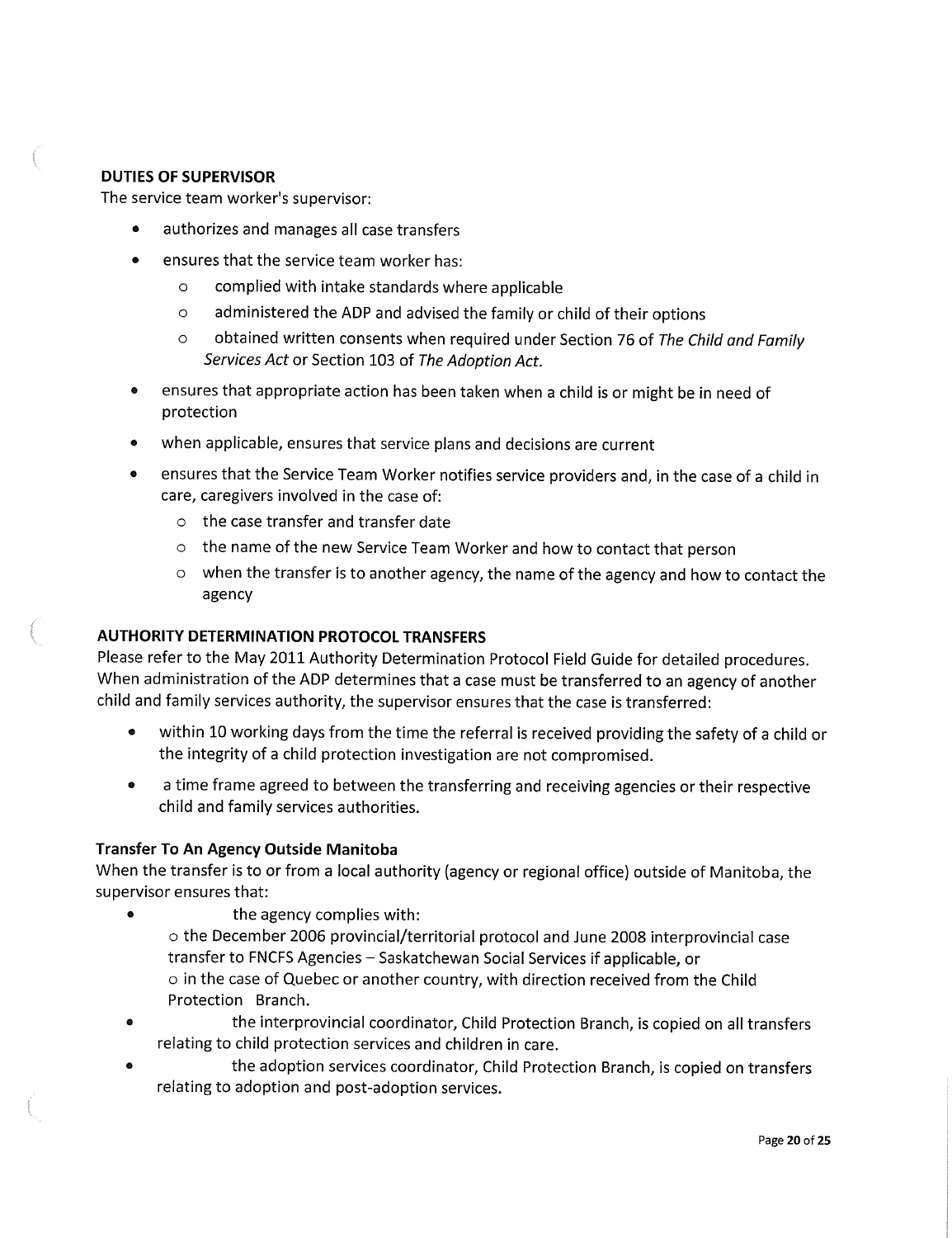### **Closures Decision to Close a Case**

 $\bullet$ 

The supervisor makes the decision to close during the review process.

#### **Client Preparation for Closure**

In preparing for case closure, the service team worker contacts family members to:

- discuss the decision to end the agency's involvement
- describe the closure process
- help the family plan for the future including identifying how extended family, community members and other service providers might be involved

#### **Duties of Service Team Worker in Closing a Case**

#### **Allegations of Abuse and Neglect - Brief Services (30 days)**

- SA & PFH
- Closing Summary

#### **Allegations of Abuse and Neglect - (90 days)**

- « SA & RePFH
- Closing Summary

#### **Voluntary Services (Part II) - Brief Services (30 days)**

• Closing Summary

#### **Voluntary Services (Part II) - (90 days)**

« Closing Summary

The Service Team Worker informs all service providers connected with the case and completes a closing summary and all documents within 30 days of the date when the decision to close was made.

#### **Review of Closing Summary**

The supervisor reviews the case record (electronic and hard copy) within seven working days to ensure that the closing summary and all documents are complete.

**Further details related to this EIP policy manual can be referred to the CFS standards and ANCR's policies and practices manual.**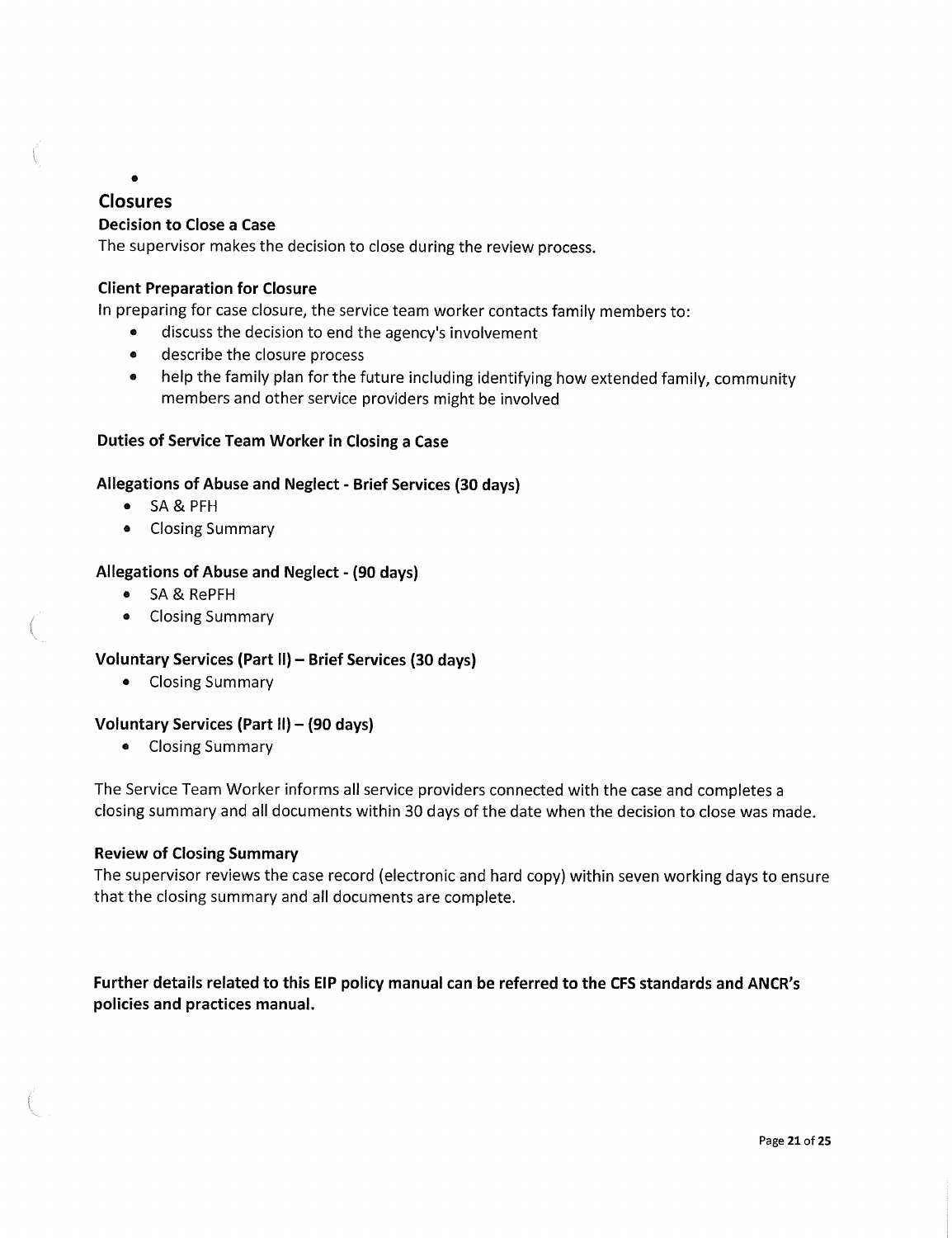### **EIP Flowchart from CRU & Intake**

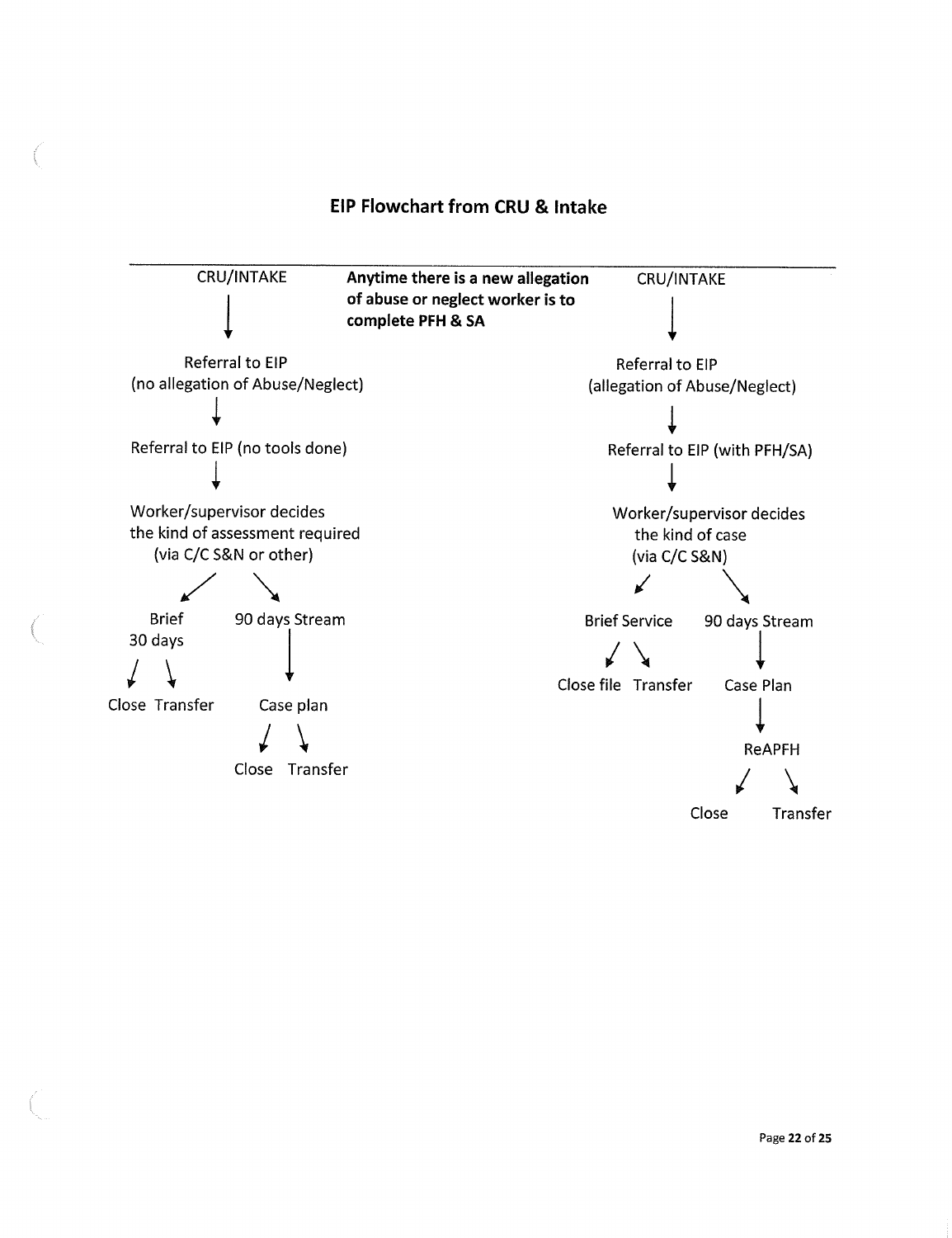#### **EIP TRANSER TO PROTECTION**



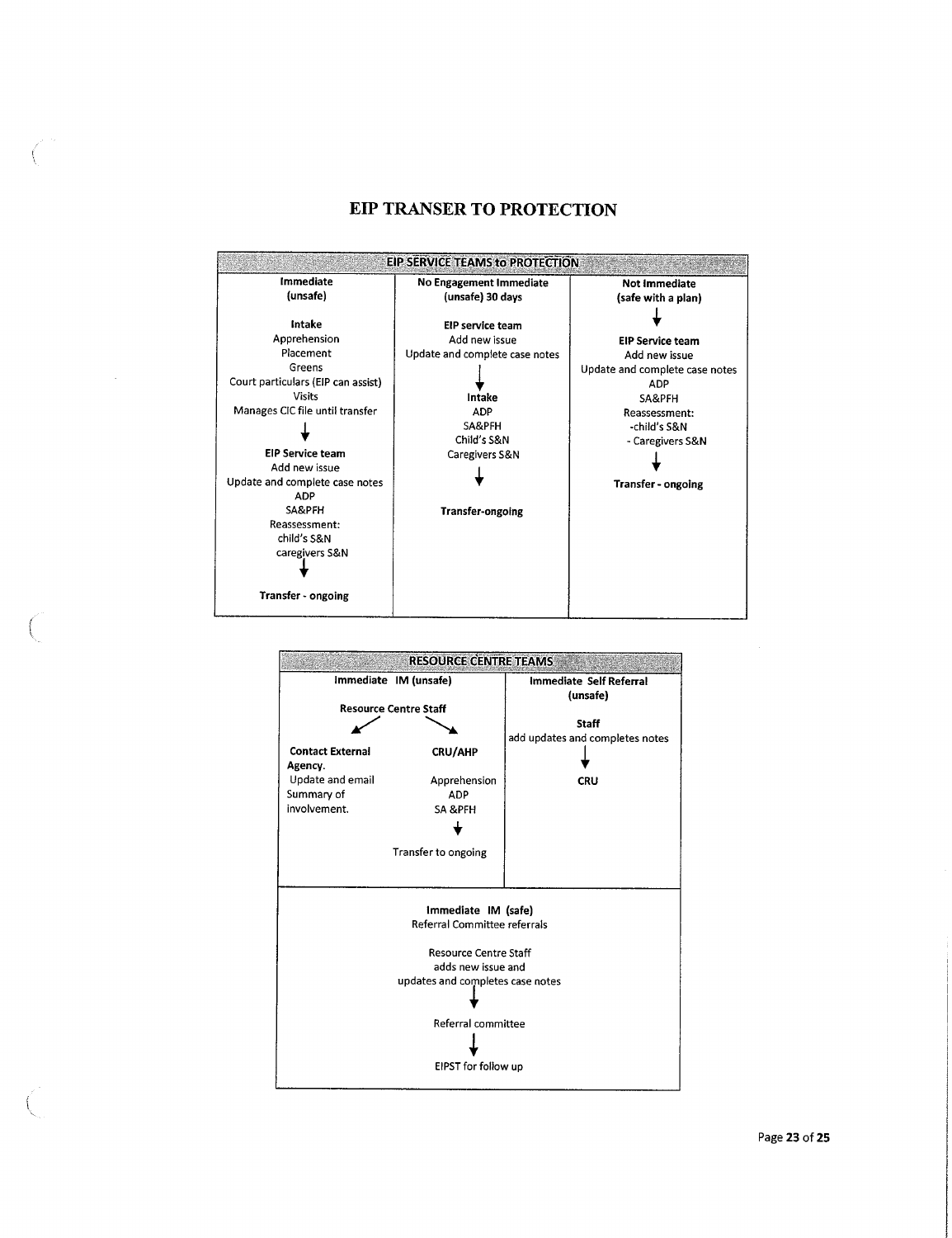#### APPENDIX A

| <b>Client Contact</b>                             | <b>Policy Category/Number</b> |                  |
|---------------------------------------------------|-------------------------------|------------------|
|                                                   |                               | PSD <sub>4</sub> |
|                                                   | <b>Date Approved</b>          |                  |
| <b>RESPONSIBLE AUTHORITY: ASSOCIATE EXECUTIVE</b> |                               | May 7, 2012      |
| DIRECTOR OF SERVICE                               | <b>Applicable to</b>          |                  |
|                                                   |                               | All Staff        |
|                                                   | <b>Created by</b>             | Associate ED of  |
|                                                   |                               | <b>Service</b>   |
|                                                   | <b>Date Reviewed</b>          | Original         |
|                                                   |                               |                  |
|                                                   | <b>Date Revised</b>           | Original         |
|                                                   | <b>Number of Pages</b>        | 2                |
|                                                   |                               |                  |

#### **1.0** Policy Statement

ANCR is mandated to provide intake services on all reported allegations of abuse and neglect and all other requests for service eligible under the CFS Act in our jurisdiction. Highly skilled social workers conduct safety and risk assessments, using consistent tools and processes, to determine the services the child and family require. Face to face contact is an essential component of ANCR's assessment and investigation processes.

#### **2.0 Legislative Base**

#### **Child and Family Services Act, Section 18.4 (1)**

Where an agency receives information that causes the agency to suspect that a child is in need of protection, the agency shall immediately investigate the matter and where, upon investigation, the agency concludes that the child is in need of protection, the agency shall take such further steps as are required by this Act or are prescribed by regulation or as the agency considers necessary for protection of the child.

#### **3.0 Child and Family Services Standards**

The Child and Family Services Standards Manual (Volume 1, Agency Standards, Chapter 1, Case Management, Introduction) outlines the following:

The nature and frequency of contact with children are governed by the potential risk to a child and the service provided. Intake workers and case managers must **see** a child, that is, have direct face-to-face contact, to ensure the child is safe and receives appropriate services in relation to the following case management and service activities:

- Conducting a safety assessment to determine if a child is or might be in need of protection.
- Apprehending a child in need of protection.
- Assessing the risk to and needs of the child to determine what agency services or interventions are required.
- Involving a child in the planning process to help the child accept a service or prepare for a placement.